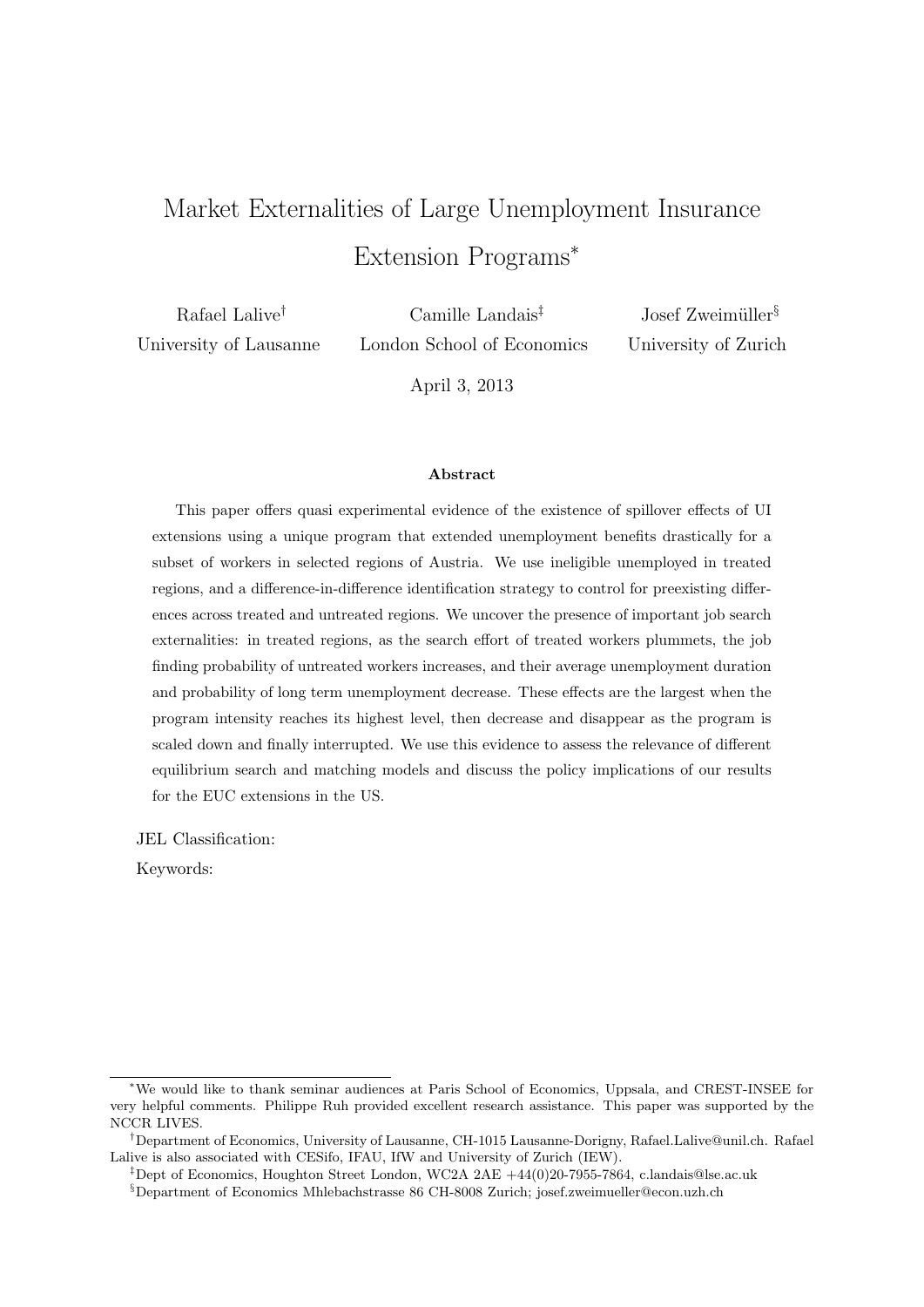#### 1 Introduction

When it comes to understanding the effects of variations in the generosity of unemployment insurance on labor market outcomes, it is striking to see how much we know about partial equilibrium responses, and how little we know about equilibrium (or macro) responses. Concerning partial equilibrium responses, theory unambiguously predicts that higher benefits lead to longer unemployment duration<sup>1</sup>, and empirically, a large number of well-identified estimates have been produced. Concerning macro effects, the literature on unemployment insurance has always recognized the potential importance of general equilibrium effects for assessing the optimal level of these programs (see for instance the surveys of Atkinson [1987] or Krueger and Meyer [2002]), but the existence and potential magnitude of these general equilibrium effects is still highly debated. Despite the large literature on equilibrium search-and-matching representations of the labor market, there is no theoretical consensus on the sign and magnitude of equilibrium effects of UI on unemployment and labor market outcomes. And empirically, it has always proven extremely arduous to estimate equilibrium effects. Hence our inability to tell to what extent micro estimates of the effects of UI are valid to infer the macro effects of large variations in the generosity of the UI system on total unemployment. During the Great Recession, for instance studies have found the overall effect of the large UI federal extensions on unemployment to be relatively small (Rothstein [2011]; Valletta and Farber [2011]), especially compared to traditional partial equilibrium micro-evidence on the effects of UI benefits, and some suggest that this might be due to the presence of significant job search externalities.

This paper wishes to shed light on the equilibrium (macro) effects of UI benefits by investigating market externalities of large UI extensions. By doing so, we wish to address two important sets of questions. First of all, do large unemployment insurance (UI) extension programs create market externalities and if yes, can we empirically identify their existence and potential size? The second set of questions that our paper wishes to answer relates to the functioning of labor markets. How elastic are wages with respect to outside options of workers? Is there job-rationing in the short run? And in the longer run? Is the search process in the labor market efficient? By looking into the very nature of search externalities, our paper aims at a better understanding of labor markets by discriminating between different models of search in the labor market.

Our paper contributes to the first set of questions by offering compelling quasi-experimental evidence of the existence of spillover effects of UI extensions using a unique program in Austria that extended unemployment benefits drastically for a large subset of workers in selected regions

<sup>&</sup>lt;sup>1</sup>Whether this effect is driven by distortionary moral hazard effects or non-distortionary wealth/income effects is still an open question. See Chetty [2008]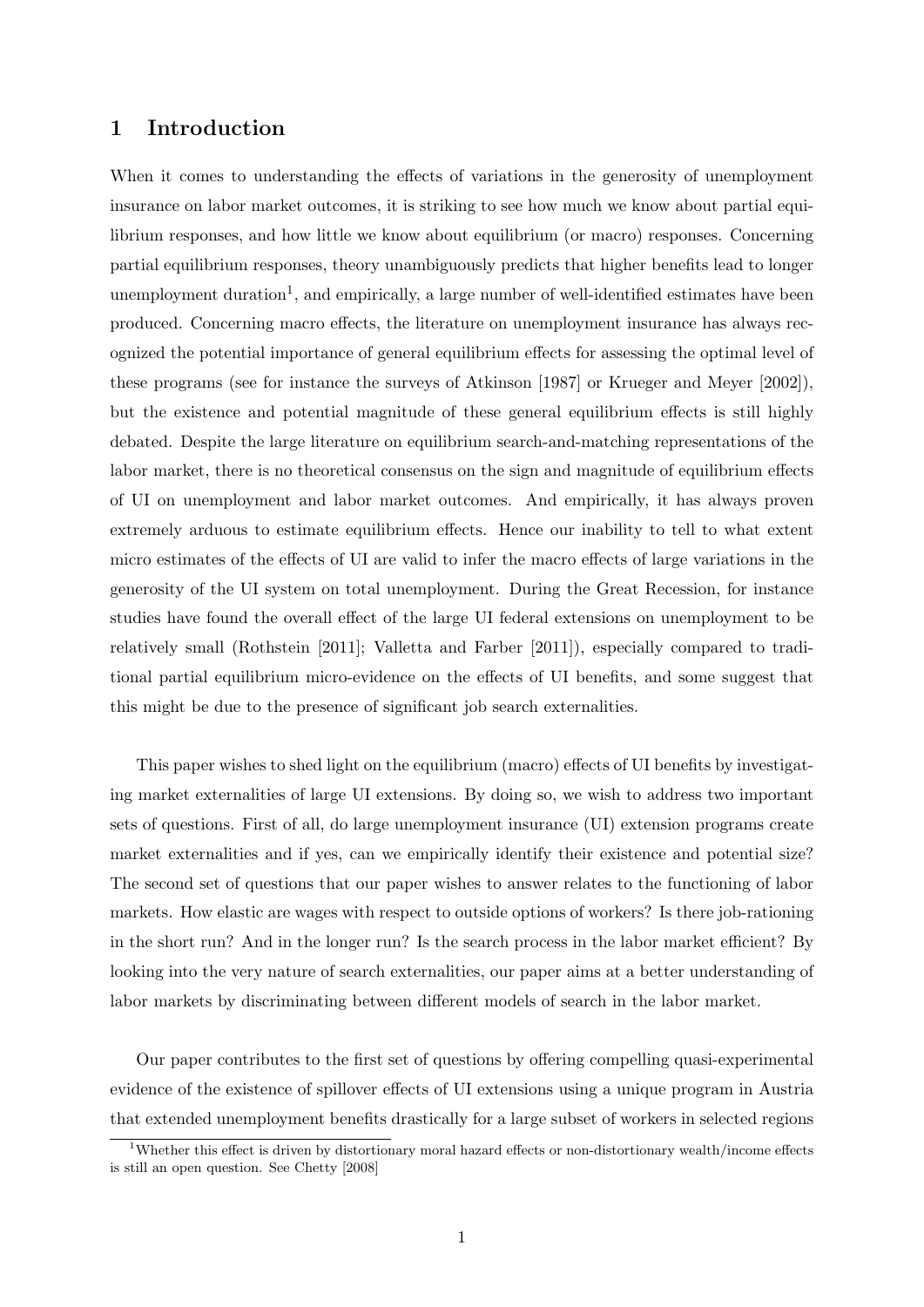of Austria. We use unemployed workers in treated regions who are very similar to treated workers but who are ineligible based on past work experience requirements in the REBP program, and a difference-in-difference identification strategy to control for preexisting differences across treated and untreated regions. Our quasi-experimental setting has a number of advantages.

First, treatment is massive: treated workers received an extra 3 years of covered unemployment with unchanged benefit level. This translated into a huge effect on the effort of treated workers, already documented in Lalive [2008], which makes it the most promising setting to investigate manipulation of equilibrium labor market conditions.

Second, the set-up of the REBP program makes it a perfect quasi-experimental setting to identify the presence of search externalities. REBP was enacted only in a subset of regions and for a large subset of workers. While the choice of treated regions and workers is partially endogenous, we use specific features of the REBP program to build a credible identification strategy. Because of past experience eligibility requirements of the REBP program, we consider workers just below the experience requirement who could not qualify for REBP. These workers are very similar to REBP-eligible workers, they compete in the same labor market but represent a small fraction of the treated labor force. As a consequence, they are very likely to be affected by the drastic drop in search effort of treated workers. Moreover, we can compare them to similar workers in non-REBP regions to uncover the presence of search externalities. Our strategy therefore relies on two important assumptions. First, that there are no region-specific shocks contemporaneous with the REBP program. The choice of regions eligible for REBP was determined by the size of the steel sector, but all workers irrespective of industry were eligible. Given that the size of the steel sector never exceeded 15% of the labor force in REBP regions, we focus on industries that are not related to the steel sector. We show compelling evidence in favour of our parallel trend assumption and argue that if anything, region-specific shocks are likely to bias downwards the magnitude of our spillover estimates. The second assumption requires that there is no change in unobserved characteristics of untreated workers contemporaneous with the REBP program. In favour of this assumption, we show that there is no change in observed characteristics or in the inflow rate into unemployment of untreated workers in REBP relative to non-REBP regions during the REBP program. Again, we argue that if anything, variations in unobserved characteristics of untreated workers would likely bias downwards the magnitude of our spillover estimates. Finally, we show evidence that REBP and non-REBP regions represent isolated labor markets, so that our estimates are not contaminated by geographical spillovers.

The last advantage of our quasi-experimental setting is the availability of great administrative data on the universe of unemployment spells in Austria since 1980. By matching these data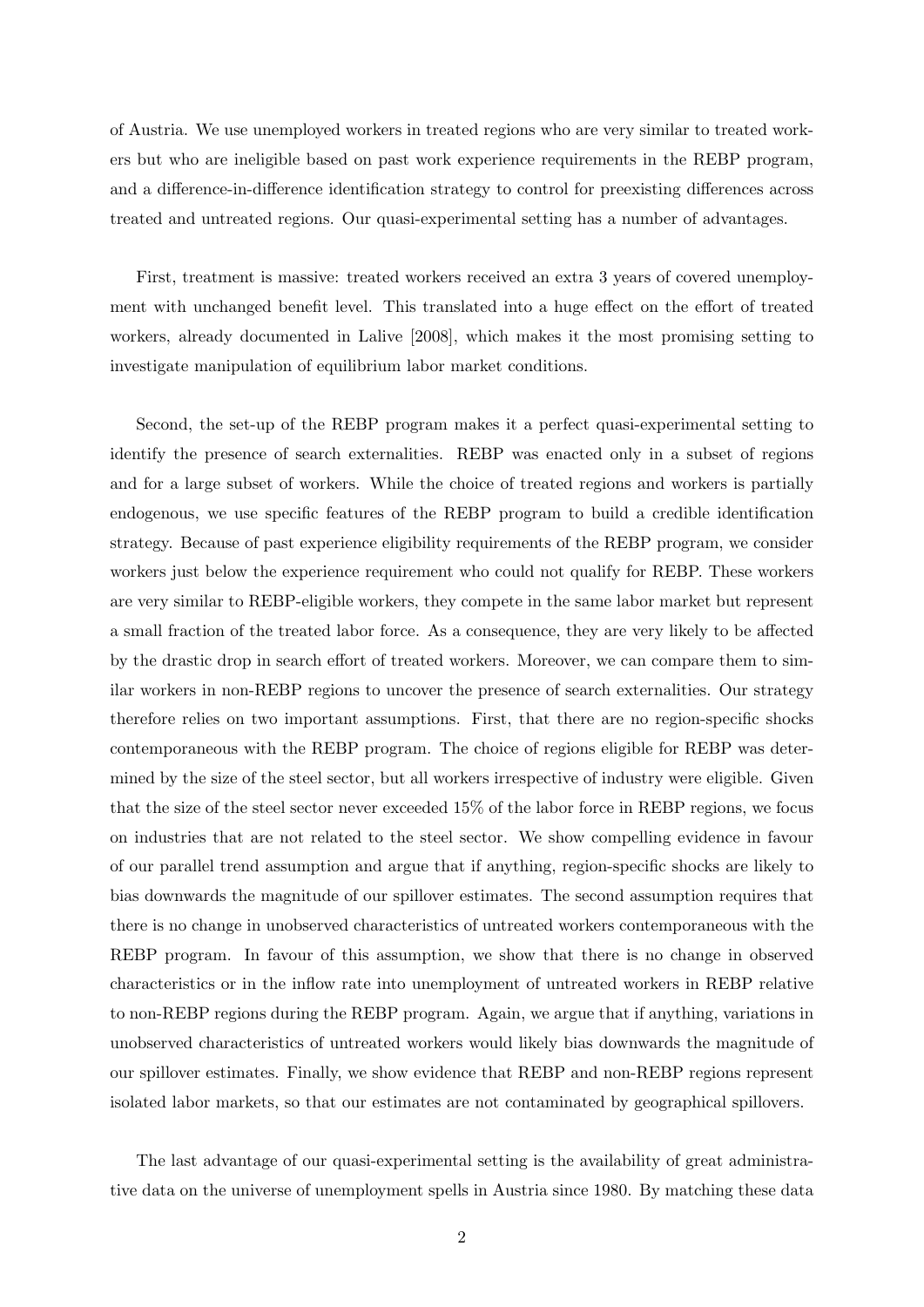with data on the universe of employment spells in Austria since 1949 we were able to compute past work experience at any point in time for all unemployed workers, thus determining with precision eligibility for the REBP program in treated regions. Our data also enables us to look at many different outcomes, from unemployment and non-employment durations, to reemployment characteristics and wages. Moreover, we have data for all periods before, during and after the REBP program so that we are able to show that spillovers totally disappear after the REBP program is repealed.

Our results demonstrate the presence of important job search externalities. In treated regions, as the search effort of treated workers plummets, the job finding probability of untreated workers increases, and their average unemployment duration and probability of long term unemployment decrease. These effects are the largest when the program intensity reaches its highest level, then decrease and disappear as the program is scaled down and finally interrupted. We use this evidence to assess the relevance of different search-and-matching representations of the labor market. In particular, we show that the sign and magnitude of our estimated externalities is only compatible with a model where returns to labor are decreasing and wages are not very flexible to outside options of workers. We show that in fact, REBP benefits had almost no impact on reemployment wages of unemployed workers, even though we can detect a small bargaining effect building over time when controlling for duration dependence effects. We also discuss the policy implications of our results for the EUC extensions in the US. We argue that spillover effects may have been even stronger in the US, which explains the very low elasticities estimated in Rothstein [2011] or Marinescu [2013] using variations in the magnitude and timing of extensions across US states. Our results also confirm that temporary extensions enacted in reaction to business cycles downturns such as EUC are a lot less socially costly than previously thought, but that governments should avoid making these extensions permanent as most European countries have done in the 70s and 80s. When determining the optimal time span of temporary extensions, governments should pay attention to the pace of the decrease in externalities over time. In the absence of direct measures of these externalities, two important indicators should be used: the cross-sectional correlation between UI benefits and wages of new hires, and the time series evolution of the fraction of eligible to non-eligible in the number of new hires.

The remainder of the paper is organised as follows. Section 2 discusses the related literature. Section 3 presents the theoretical framework and explains how different assumptions in search and matching models lead to opposite predictions concerning the sign and magnitude of externalities. Section 4 presents the institutional background of the REBP program and section 5 presents the data. In section 6, we explain our identification strategy and in section 7 we present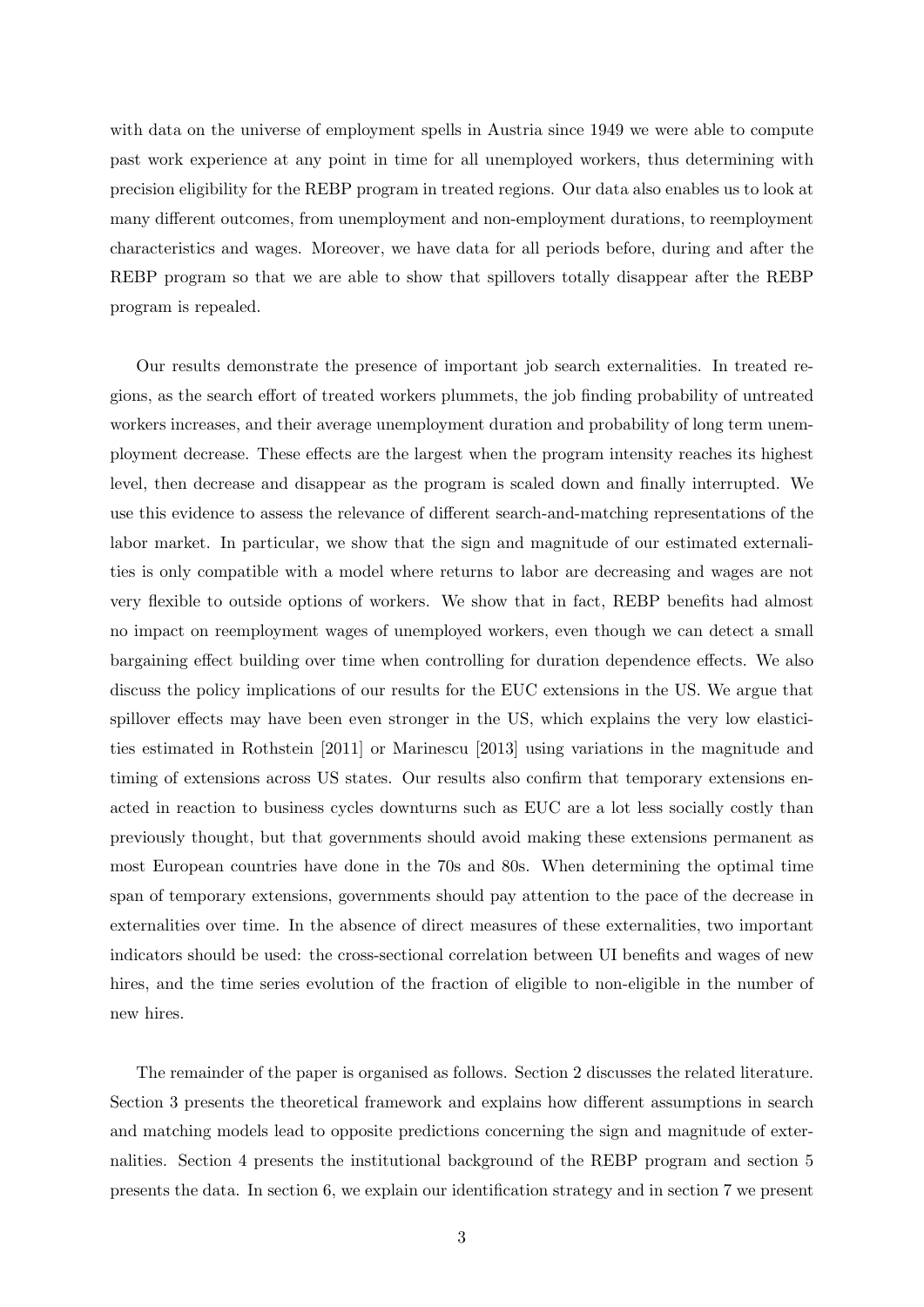our results. Section 8 draws policy implications, with an application to the EUC extensions.

### 2 Related literature

The treatment evaluation literature has long advocated that identifying spillover effects of labor market programs is critical because, if such externalities exist, they will bias traditional estimates of treatment effects of these programs. In particular, studies estimating the impact of active labor market policies such as randomized programs of counselling for job seekers have long raised the issue that part of the treatment effect estimated by comparing treated and untreated unemployed in the same labor market might be due to the existence of displacement effects. Recently, several papers have tried to directly estimate the magnitude of these potential effects.Blundell et al. [2004] study the effect of a counselling program for young unemployed in the UK and find little evidence of displacement effects. Ferracci et al. [2010] study a program for young employed workers in France and find that the direct effect of the program is smaller in labor markets where a larger fraction of the labor force is treated.

Gautier et al. [2012] analyze a randomized job search assistance program organized in 2005 in two Danish counties. Comparing control individuals in experimental counties to job seekers in some similar non-participating counties, their results suggest the presence of substantial negative treatment externalities.

More convincingly, Crepon et al. [2012] analyze a job search assistance program for young educated unemployed in France with two levels of randomization: the share of treated was randomly assigned across labor markets, and within each labor market individual treatment was also randomized. They find significant negative treatment externalities for men (though not for women).

As opposed to active labor market policies, there are very few papers trying to estimate potential spillover effects of unemployment insurance, apart from Levine [1993] who finds, using variations in UI legislation across states and time in the US, that increases in the replacement rate of UI decreases unemployment duration among the unemployed who are ineligible for UI.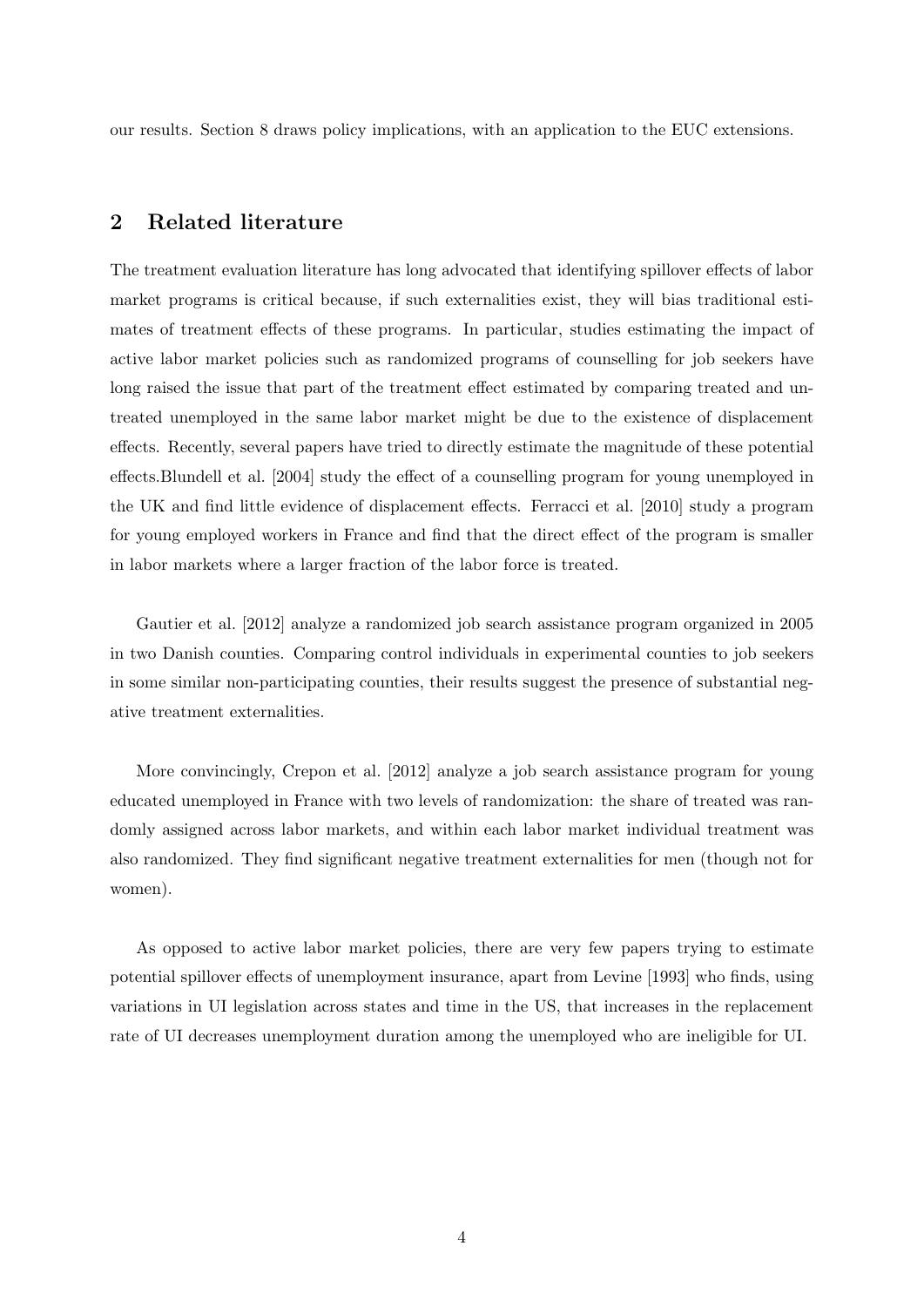#### 3 Theoretical framework

Here, we present a simplified, static version of an equilibrium search and matching model and characterize the comparative static for steady state equilibria. The labor market is characterised by the presence of matching frictions. There are u unemployed workers. Among these workers, there are two groups,  $i \in a, b$ , with different unemployment insurance benefits, and  $u = u_a + u_b$ . Each individual worker exerts some effort  $e_i = e(B_i)$ , where e is a decreasing function of benefits received  $B$ . Unemployed workers face  $v$  vacancies opened by firms, and the total number of matches done is given by an aggregate matching function  $m(\overline{e \cdot u}, v) = \omega_m \cdot (\overline{e \cdot u})^{\eta} \cdot v^{1-\eta}$ , where  $\overline{e \cdot u} = e_a \cdot u_a + e_b \cdot u_b$  The key assumption is that employers cannot discriminate between unemployed from group  $a$  and  $b$  and cannot therefore post differentiated vacancies for each group. This assumption seems realistic in the present application because groups a and b are defined based on age and the total number of years of experience in the past 25 years at the moment the individuals become unemployed. It is difficult to strictly condition job openings on these characteristics, and more generally, it is complicated for firms to condition their openings on the usual characteristics affecting unemployment benefits such as wage in the previous job, etc. Therefore, when opening a vacancy, even after conditioning for good proxies for experience or qualifications, a firm can never tailor it perfectly to the level of benefits of different individuals.

As a consequence, there will be only one labor market tightness in equilibrium for the two groups, defined as  $\theta \equiv v/(\overline{e \cdot u})$  For each group, the individual job-finding probability is given by  $e_i \cdot f(\theta) = e_i \cdot m(1, \theta)$ . This job-finding probability is an increasing function of  $\theta$  (meaning that  $\frac{\partial e \cdot f(\theta)}{\partial \theta} > 0$ . Equivalently, we can define the vacancy-filling probability for each vacancy opened by the firm as:  $q(\theta) = m(1/\theta, 1)$  and we have  $\frac{\partial q(\theta)}{\partial \theta} < 0$ .

From the equality of flows out and into unemployment, we can write that at the steady state:

$$
n = (1 - (u_a + u_b)) + f(\theta) \cdot (e_a \cdot u_a + e_b \cdot u_b)
$$
\n<sup>(1)</sup>

Because at the steady state the share p (resp.  $1 - p$ ) of unemployed of groups a (resp. b) is stable, we can rewrite total employment n supplied in the labor market as a weighted sum of employment supplied by group a,  $\tilde{n_a}$  and employment supplied by group b,  $\tilde{n_b}$ 

$$
n^s = p[\underbrace{1 - u(1 - f(\theta) \cdot e_a)}_{\tilde{n_a^s}}] + (1 - p)[\underbrace{1 - u(1 - f(\theta) \cdot e_b)}_{\tilde{n_b^s}}]
$$

Following Landais et al. [2010], we interpret  $n^s = n^s(\theta, e_a(B_a, \theta), e_b(B_b, \theta), p)$  as a labor supply that we can represent as an increasing function of  $\theta$  in a  $\{n, \theta\}$  diagram.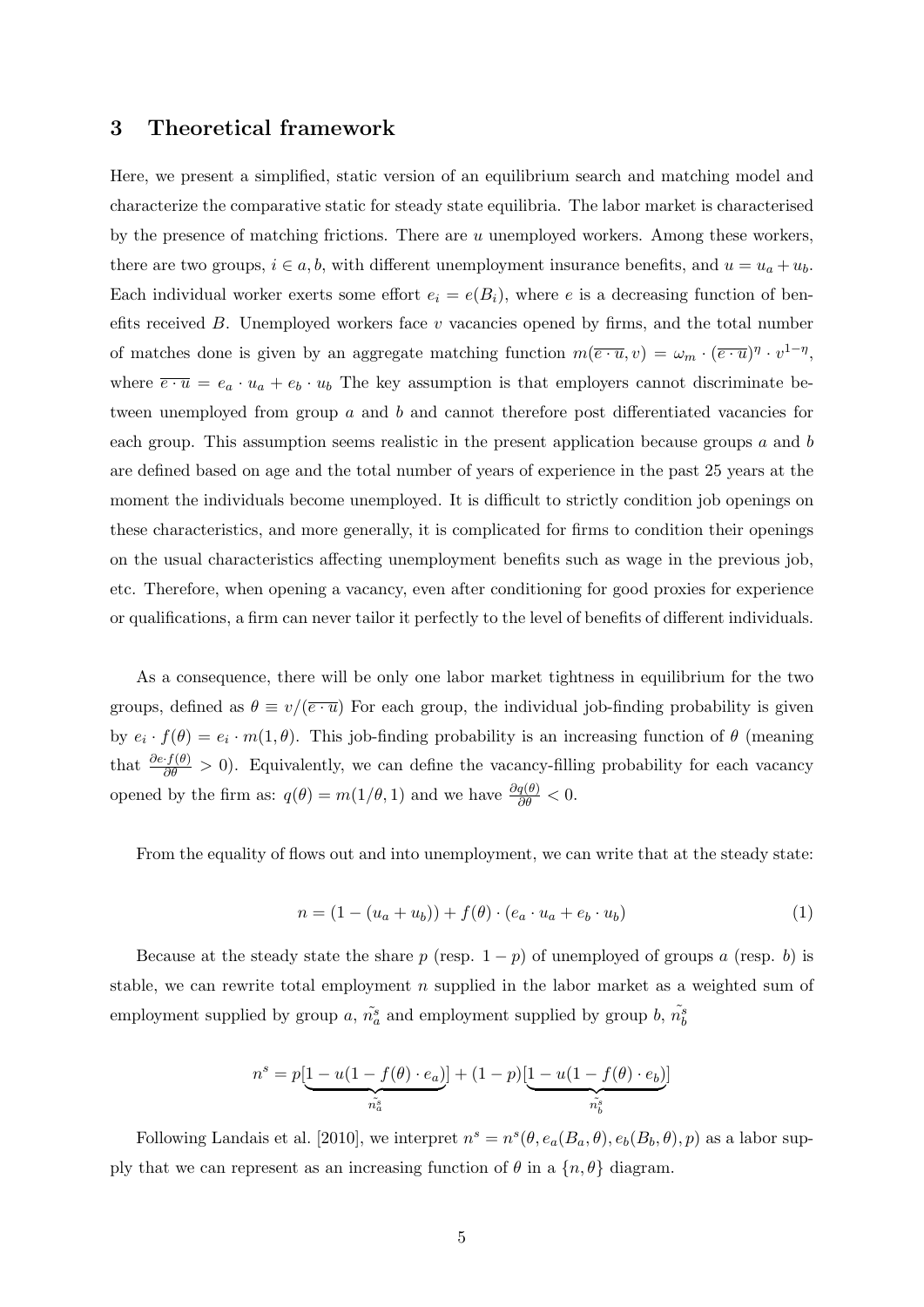A representative firm maximizes profit  $\pi = f(n) - n(s \cdot w_a + (1 - s) \cdot w_b) - \frac{r}{g(n)}$  $\frac{r}{q(\theta)} \cdot (n - (1 - u))$ where r is the recruiting cost of opening a vacancy, s (resp.  $1-s$ ) is the share of employed workers coming from group a (resp. b), and  $w_a$  (resp.  $w_b$ ) is the wage of workers from group a (resp. b). We assume that workers from both groups are perfect substitute but that employers cannot discriminate openings. Note that we would get similar results if we allowed for discrimination but had complementarities in the production function<sup>2</sup>. The first-order condition of the firm with respect to employment level<sup>3</sup> *n* is

$$
f'(n) = (s \cdot w_a + (1 - s) \cdot w_b) + \frac{r}{q(\theta)}
$$
 (2)

Equation (2) implicitly defines a labor demand function  $n^d(\theta, w_a, w_b)$  whose properties depend on the assumptions made on  $f(.)$  and on the wage setting process defining  $w_a$  and  $w_b$ . These properties are critical to determine the sign and magnitude of externalities, as explained below. Moreover, to the extent that  $n^d(\theta)$  is a continuous function of labor market tightness, we can define a labor market equilibrium by the condition:

$$
n^{s}(\theta, e_{a}(B_{a}, \theta), e_{b}(B_{b}, \theta), p) = n^{d}(\theta, w_{a}, w_{b})
$$
\n(3)

Equilibrium condition (3) defines  $\theta$  as an endogenous variable, affected by the level of benefits  $B_a$  and  $B_b$  of unemployed individuals. Note also that once  $\theta$  is determined in equilibrium, we immediately recover the equilibrium level of employment for both groups  $n_a^{s*}$  and  $n_b^{s*}$ , as shown in figure 1 panel A. Variations in UI benefits, because they directly affect labor supply, dictate equilibrium adjustments in  $\theta$ , which, in presence of matching frictions, acts as a price equating labor demand and labor supply. Importantly, if the wage setting process is such that  $w_a(B_a)$ and  $w_b(B_b)$  depend on the outside options of workers, then labor demand  $n^d$  also depends on UI benefits. In this case, the equilibrium effects on  $\theta$  of variations in UI benefits arise from shifts in both labor supply and labor demand, as shown in figure 1 panel B.

Externalities: diminishing returns vs wage flexibility We start from a situation in which both groups have the same UI benefits, so that their labor supply  $\tilde{n}_a^s$  and  $\tilde{n}_b^s$  are identical. As shown in figure 1, equilibrium is determined by the intersection of labor supply and labor demand at  $E_1$  in the  $\{n, \theta\}$  diagram. We now consider the effect of increasing benefits of group a, leaving benefits of group b unchanged. We define UI benefit externalities as  $\frac{d(e_b \cdot f(\theta))}{dB_a}$ , namely

<sup>&</sup>lt;sup>2</sup>In this case, the relative price of each type of workers would be given by the relative labor market tightness, and the model would bear strong similarities to a general equilibrium incidence model a la Harberger.

<sup>3</sup>Firms take labor market tightness as given, and for them it is equivalent to choose employment level or the number of vacancies, given that v vacancies automatically translate into  $v/q(\theta)$  jobs.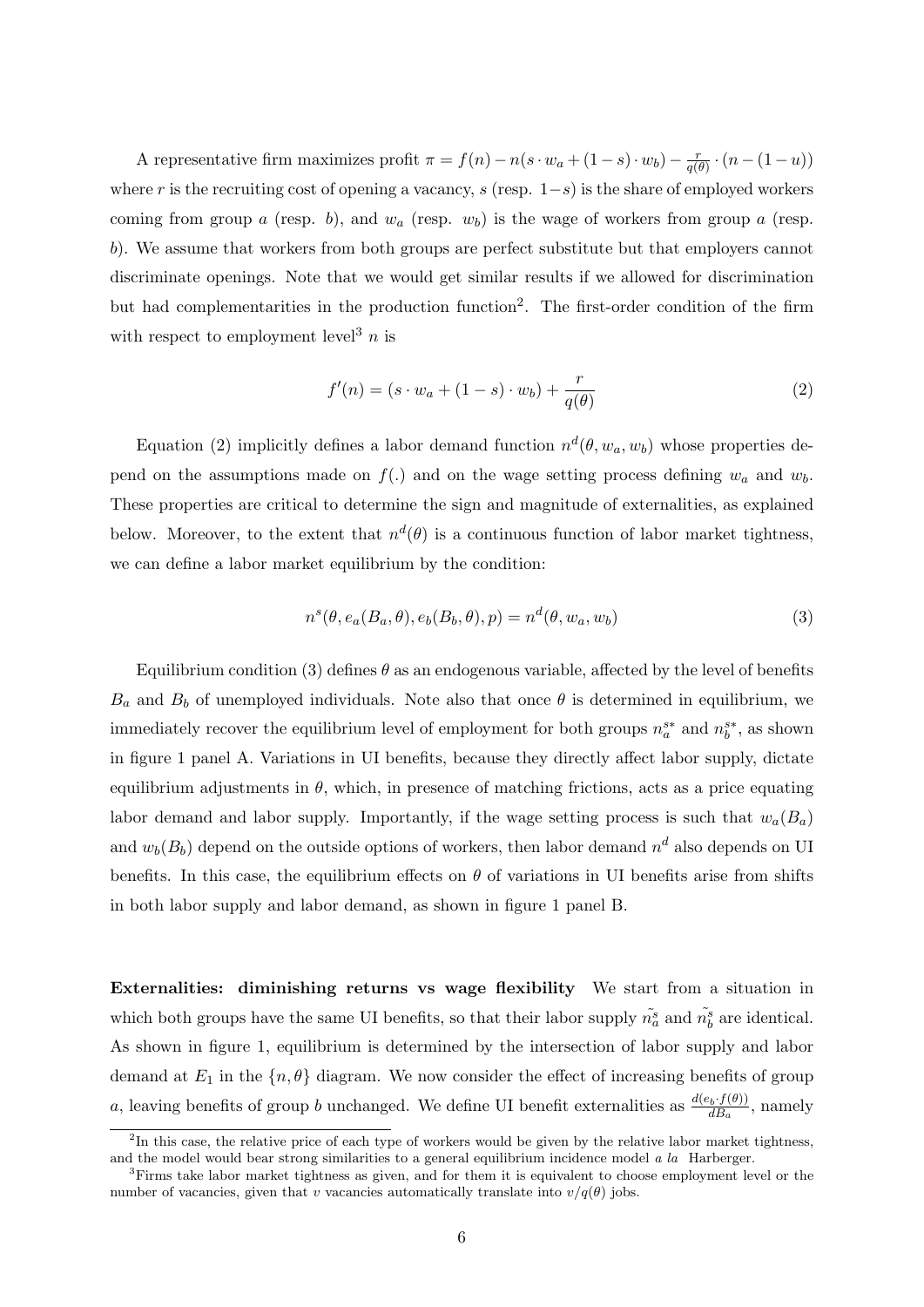the effect on the job finding probability of group b individuals of a change in the benefit level of individuals in group a. The reason such externalities may exist is because in equilibrium, labor market tightness is an endogenous function of  $B_a$ , and we have:

$$
\frac{d(e_b \cdot f(\theta))}{dB_a} = \frac{\partial e_b}{\partial \theta} \cdot \frac{\partial \theta}{\partial B_a} \cdot f(\theta) + f'(\theta) \cdot \frac{\partial \theta}{\partial B_a} \cdot e_b \tag{4}
$$

The sign and magnitude of externalities<sup>4</sup> depends on the sign and magnitude of  $\frac{\partial \theta}{\partial B_a}$ . Equilibrium adjustments in  $\theta$  in response to a change in  $B_a$  are first coming from variations in labor supply: because unemployed from group a exert less effort, their labour supply decreases and the new aggregate labor supply, which is a weighted sum of labor supply of both groups, shifts to the left, as shown in figure 1. Then, if wages are independent of the outside options of workers, labor demand is unaffected and the new equilibrium tightness is given by a movement along the demand curve, as shown in figure 1 panel A. But if wages are bargained over, an increase in benefits of unemployed from group  $\alpha$  will lead to higher bargained wages on average, which decreases the return from opening vacancies for firms. This will shift labor demand to the left, and the new equilibrium tightness is the result of a shift in both labor demand and labor supply as shown in panel B.

Two major forces therefore determine the sign and magnitude of externalities. First, returns to labor in the production function. The first-order condition of the firm (2) which implicitly defines labor demand as a function of  $\theta$  shows clearly that returns to labor  $f'(n)$  determine the steepness of the labor demand function in the  $\{n, \theta\}$  diagram. If technology is linear for instance, equation (2) defines a perfectly elastic labor demand as a function of  $\theta$ , in which case, variations in labor supply have no effects on  $\theta$  in equilibrium. This will likely be the case if there exists perfect substitutes for workers  $a$  and  $b$  (other types of workers, or capital). To the contrary if returns to labor are decreasing (capturing the fact that there is no close substitutes to workers a and b in the short run) then labor demand is decreasing function of  $\theta$ , and a decrease in labor supply will increase  $\theta$  in equilibrium. And if labor demand is perfectly rigid, a UI benefit-induced decrease in labor supply has no effect on employment, but firms bear the full incidence since  $\theta$ , and as a consequence recruiting costs, increase sharply.

The second force is the correlation between wages and outside options of workers. This

<sup>&</sup>lt;sup>4</sup>The externalities defined here are the consequence of an equilibrium mechanism whereby a price (θ) adjusts in order to clear the market. In some sense, they could be thought of as a mere incidence effect. The reasons such price adjustments matter for welfare is twofold. First of course, in our two groups setting, they matter because firms cannot discriminate and therefore cannot reach the first-best allocation of vacancies. But more importantly, even if firms could perfectly discriminate, equilibrium adjustment in  $\theta$  are not simple incidence effects because of the existence of frictions in the labor market: if the Hosios condition does not hold, then any adjustment in  $\theta$  has first-order welfare effect.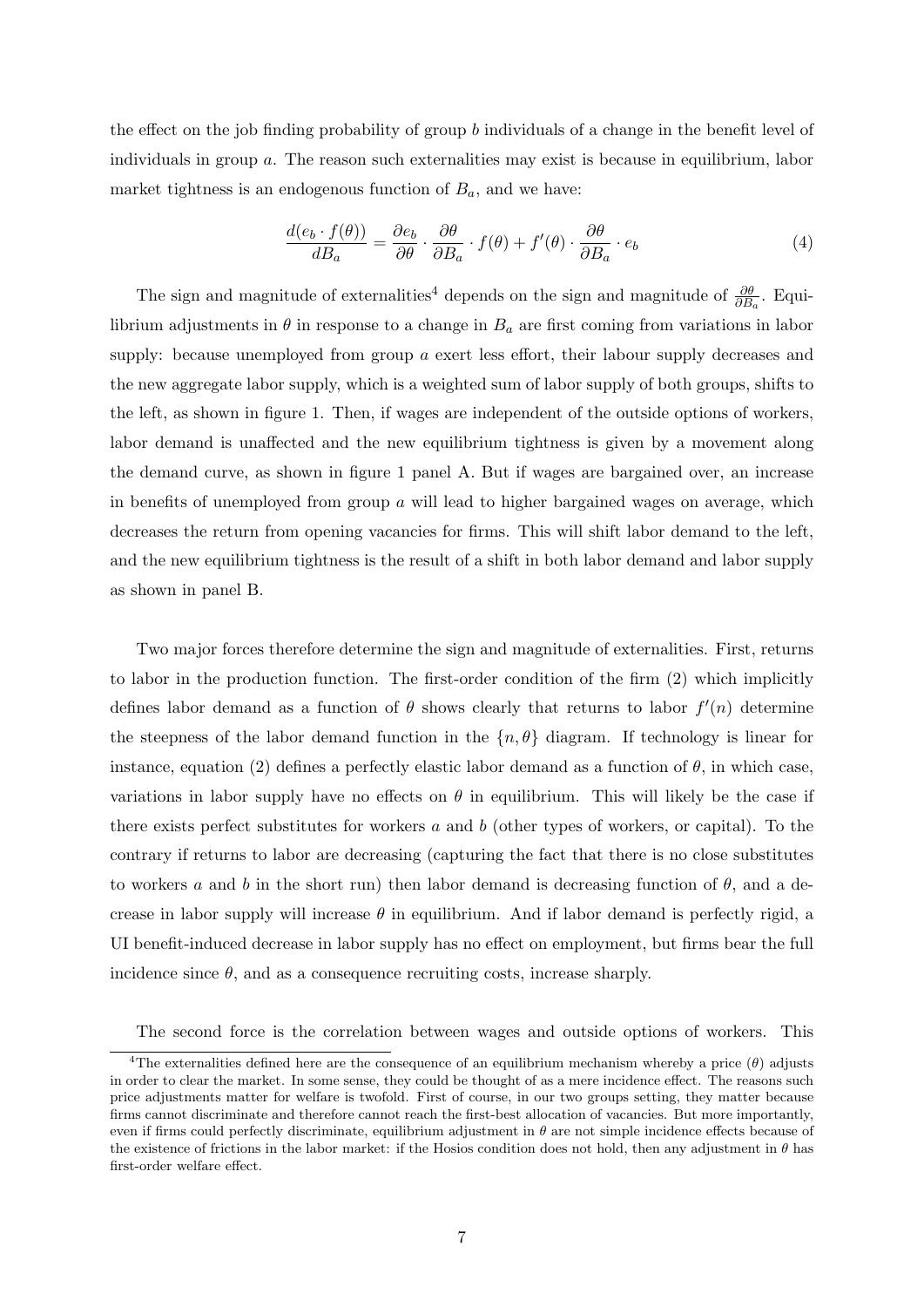correlation depends on the wage setting process. In search-and-matching models, there is indeterminacy of the wage setting process, since multiple wage setting processes are compatible with equilibrium, to the extent that they define wages within the band of acceptable wages from both firms and workers (Hall [2005]). If wages are perfectly independent of the outside options of workers for instance, variations in  $B_a$  have no effect on  $w_a$ , and therefore do not affect labor demand. But if wages are strongly correlated to outside options of workers (which would be the case if wages are bargained over and workers have a large bargaining power), then labor demand could decrease in response to a increase in  $B_a$ , leading to a decrease in  $\theta$  in equilibrium.

The respective importance of these two forces therefore determines the sign of  $\frac{\partial \theta}{\partial B_a}$ . If wages are independent of benefits, and returns to labor are decreasing, then  $\frac{\partial \theta}{\partial B_a} > 0$  and therefore externalities should be positive. This is the situation depicted in panel A of figure 1. If returns to labor are almost constant and wages are strongly correlated to outside options of workers, then both  $\frac{\partial \theta}{\partial B_a}$  and externalities might be negative. This situation is depicted in panel B of figure 1.

In the empirical section, we identify externalities of a large UI extension program. These estimates inform us about the functioning of the labor market and the respective importance of returns to labor and wage flexibility in determining the macro effect of UI benefits. We also pay particular attention to the behaviour of wages in order to uncover the mechanics of these externalities.

#### 4 Austrian Unemployment Insurance and the REBP

The Unemployment Insurance System Before August 1989, an unemployed person could draw regular unemployment benefits (UB) for a maximum period of 30 weeks provided that he or she had paid unemployment insurance contributions for at least 156 weeks within the last 5 years.<sup>5</sup> In August 1989 the potential duration of UB payments became dependent not only on previous experience but also on age at the beginning of the unemployment spell. Benefit duration for the age group 40-49 was increased to 39 weeks if the unemployed has been employed 312 weeks within the last 10 years prior to the current spell. For the age group 50 and older, UB-duration was increased to 52 weeks if the unemployed has been employed for at least 468 weeks within the last 15 years. Our empirical analysis below controls for the general change in benefit duration. Voluntary quitters and workers discharged for misconduct can not claim benefits until a waiting period of 4 weeks has passed. UB recipients are expected to search actively

<sup>&</sup>lt;sup>5</sup>UB duration was 20 weeks for job-seekers who did not meet this requirement. This paper focuses on individuals who were entitled to at least 30 weeks of benefits.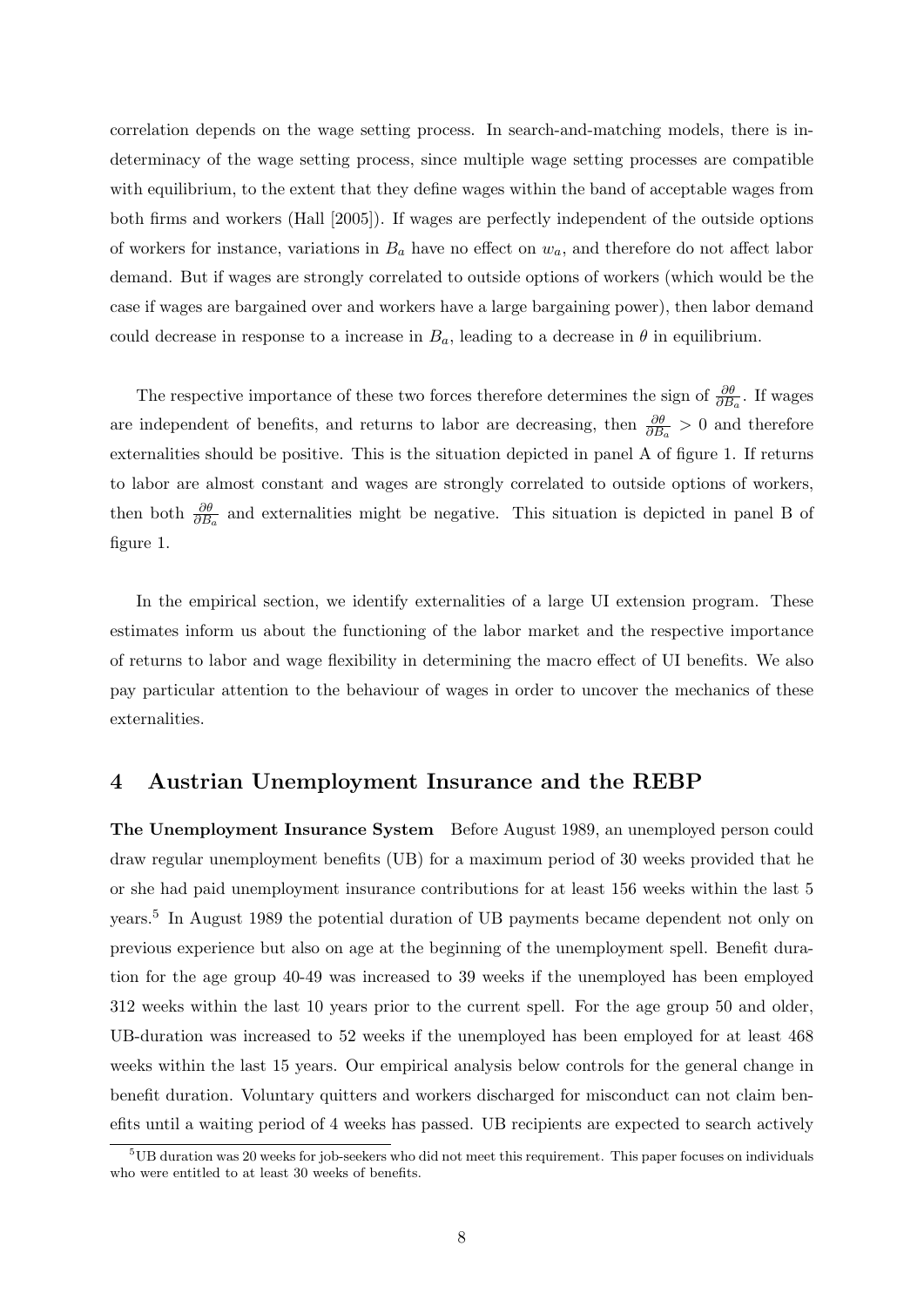for a new job that should be within the scope of the claimant's qualifications, at least during the first months of the unemployment spell. Non-compliance with the eligibility rules is subject to benefit sanctions that can lead to the withdrawal of benefits for up to 4 weeks. Job seekers who leave unemployment before exhausting their benefits remain eligible during a period of three years counted from the data when they registered for their first spell.

Compared to other European countries, the replacement ratio (UB relative to gross monthly earnings) is rather low. The amount of UB payments depends on previous earnings and, in 1990, the replacement ratio was 40.4 % for the median income earner; 48.2 % for a low-wage worker who earned half the median; and 29.6 % for a high-wage worker earning twice the median. On top, family allowances are paid. UB payments are not taxed and not means-tested. There is no experience rating.

After UB payments have been exhausted, job seekers can apply for 'transfer payments for those in need' ("Notstandshilfe").<sup>6</sup> As the name indicates, these transfers are means-tested and the job seeker is considered eligible only if she or he is in trouble. These payments depend on the income and wealth situation of other family members and close relatives and may, in principle, last for an indefinite time period. These transfers are granted for successive periods of 39 weeks after which eligibility requirements are recurrently checked. These post-UB transfers are lower than UB and can at most be 92 % of UB. In 1990, the median post-UB transfer payment was about 70 % of the median UB. Note however, that individuals who are eligible for such transfers may not be comparable to individuals who collect UB because not all individuals who exhaust UB pass the means test. The majority of the unemployed (59 %) received UB whereas 26 % received post-UB transfers. In sum, the Austrian unemployment insurance system is less generous than many other continental European systems and closer to the U.S. system (Nickell and Lavard,  $1999$ ).<sup>7</sup>

Restructuring of the Austrian steel industry and the REBP To protect its assets after World War II from Soviet appropriation and to provide the capital needed for reconstruction, Austria nationalized its iron, steel, and oil industries, large segments of the heavy engineering and electrical industries, most of the coal mines, and the nonferrous metals industries. Firms in the steel sector were part of a large holding company, the Oesterreichische Industrie AG,

 $6$ This implies that job seekers who do not meet UB eligibility criteria can apply at the beginning of their spell <sup>7</sup>It is interesting to note that the incidence of long-term unemployment in Austria is closer to U.S. figures than to those of other European countries. In 1995, when our sample period ends, 17.4 % of the unemployment stock

were spells with an elapsed duration of 12 months or more. This compares to 9.7 % for the U.S. and to 45.6 % for France, 48.3 % for Germany, and 62.7 % for Italy (OECD, 1995).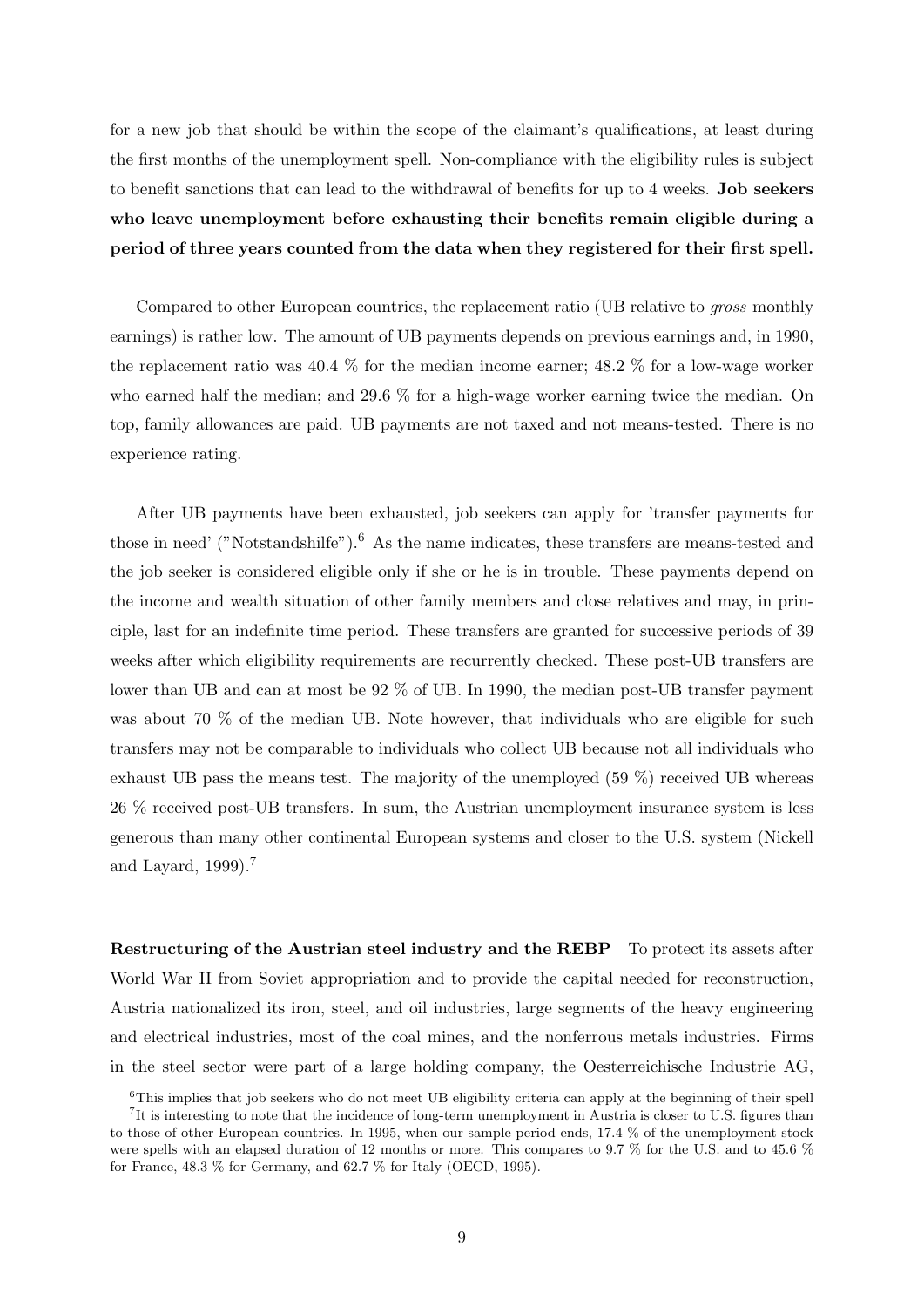OeIAG. By the mid-1970s this holding company was running into serious problems related to shrinking markets, overstaffing, too heavy concentration on outmoded smokestack industries, insufficient research and development, and low productivity. Initially, the Austrian government covered the losses by subsidies. But in 1986, after the steel industry was hit by an oil speculation scandal and failure of a U.S. steel plant project, this protectionist policy was abolished. A new management was appointed and a strict restructuring plan was implemented. This plan aimed at focusing on the holdings' core competencies. The result were layoffs due to plant closures and downsizing, particularly in the steel industry.

To mitigate the labor market problems in the concerned regions the Austrian government enacted a law that extended UB-entitlement to 209 weeks for a specific subgroup. An unemployed worker became eligible to 209 weeks of UB if he or she satisfied, at the beginning of his or her unemployment spell, each of the following criteria: (i) age 50 or older; (ii) a continuous work history (780 employment weeks during the last 25 years prior to the current unemployment spell); (iii) location of residence in one of 28 selected labor market districts since at least 6 months prior to the claim; and (iv) start of a new unemployment spell after June 1988 or spell in progress in June 1988.

The minister for social affairs, a member of the ruling party  $SP\ddot{O}$ , was in charge of selecting those regions that became eligible to the program. Figure 2 shows the distribution of REBP across the 2361 communities in Austria. Interestingly, the treated regions (communities with blue shading) were all located on a contiguous area located in the Eastern part of Austria and stretching from the Northern border to the Southern border. The program covers parts of the provinces Burgenland, Carinthia (Kärnten), Lower Austria (Niederösterreich), Upper Austria (Oberösterreich), and Styria (Steiermark).

It is interesting to look at some characteristics of the chosen regions.<sup>8</sup> On the one hand, the entitled regions were characterized by a strong concentration of employment in the steel sector. In the REBP regions, roughly 15 % of workers were employed in the steel industry firm, whereas in the non-REBP regions the corresponding figure was below 5 %. On the other hand, it is not possible to detect, *before the REBP starts*, any important differences between treated and non-treated regions in terms of the unemployment rate or the fraction of long-term unemployed.

The REBP was in effect until December 1991 when a reform of these rules took place which

<sup>&</sup>lt;sup>8</sup>Records of the meetings in which the set of regions eligible to the program was decided are not open to the public. However, the ultimate decision was heavily criticized by opposition parties and media as being biased towards the clientele of the ruling parties.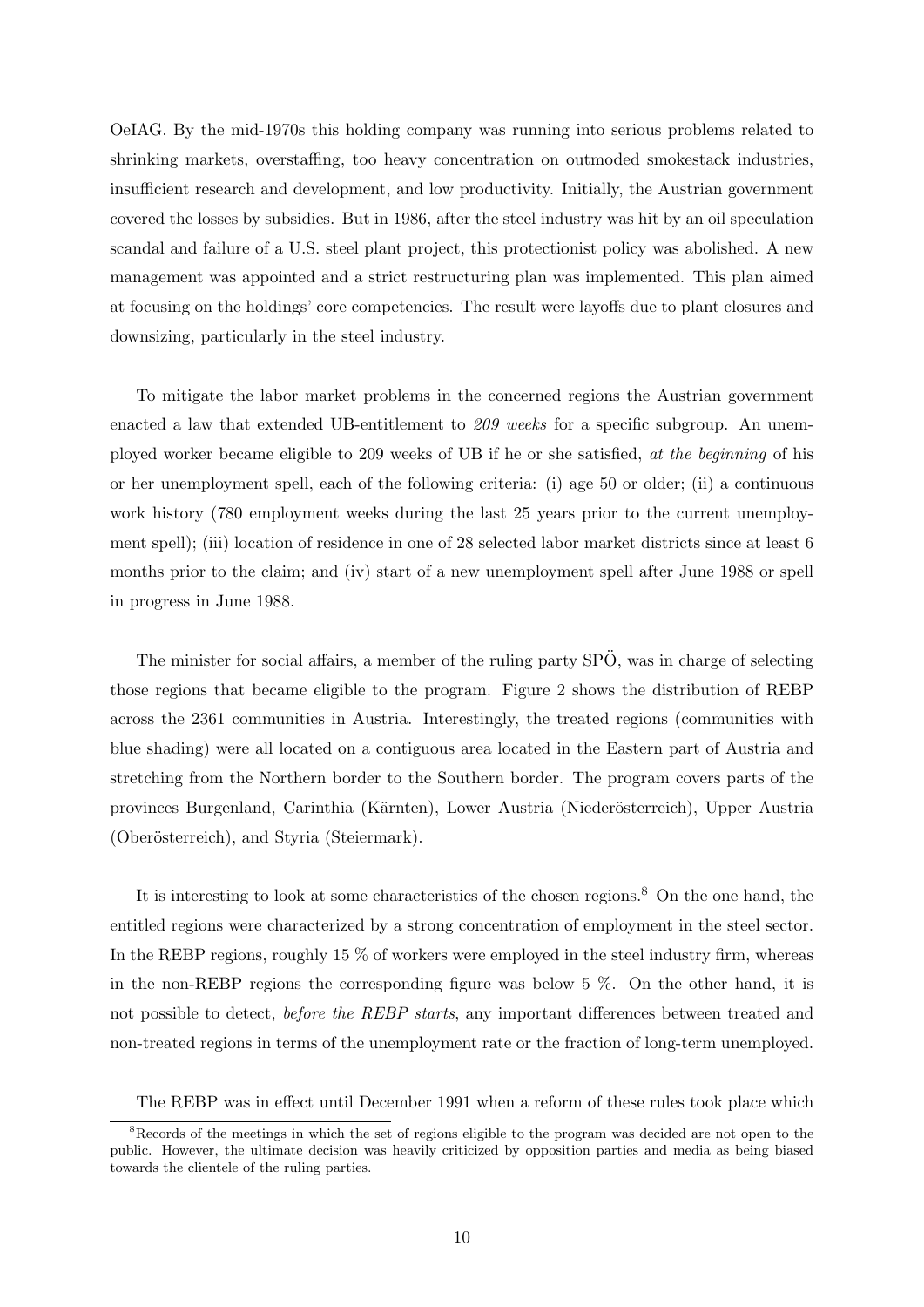came into effect in January 1992. This 1991-reform left all claims in progress unaffected. The 1991-reform enacted two important changes. First, the reform abolished the benefit extension in 6 of the originally 28 regions. We exclude from our analysis the set of treated regions that were excluded after the reform. Second, the 1991-reform tightened eligibility criteria to extended benefits: new beneficiaries had to be not only residents, but also previously employed in a treated region.

The program was first abolished in August 1993 but job seekers who satisfied all requirements could still get REBP until some date in 1995.

Apart from the REBP, the second important measure to alleviate the problems associated with mass redundancies in the steel sector was the so-called 'steel foundation'. Firms in the steel sector could decide whether to join in order to provide their displaced workers with re-training activities that were organized by the foundation. Member firms were obliged to finance this foundations. Displaced individuals who decided to join this out-placement center were entitled to claim regular unemployment benefits for a period of up to 3 years (later 4 years) regardless of age. In 1988, the foundation consisted of 22 firms. We exclude all workers employed or reemployed in the steel sector in order to make sure that REBP-entitled individuals in our sample do not have access to re-training activities or other active labor market programs (see Winter-Ebmer, 2001, for an evaluation of the steel foundation).

Early Retirement Rules: Austrian social security legislation provides for regular old age pensions at age 65 for men and age 60 for women. Pension benefits depend on contributions to the pension system in the 156 months (13 years) prior to leaving the labor force, and on the total number of months contributed to the pension system.

There are two early retirement pathways available at age 60 for men and at age 55 for women. The first is provided for individuals who have a long contribution history, that is, worked for at least 420 months (35 years) prior to claiming early retirement. Also, individuals applying for this early retirement option must have worked for at least 2 out of the previous 3 years before entering early retirement. The second early retirement option is available to individuals who have spent at least 12 out of the previous 15 months claiming unemployment benefits, post-UB transfers, or special income support.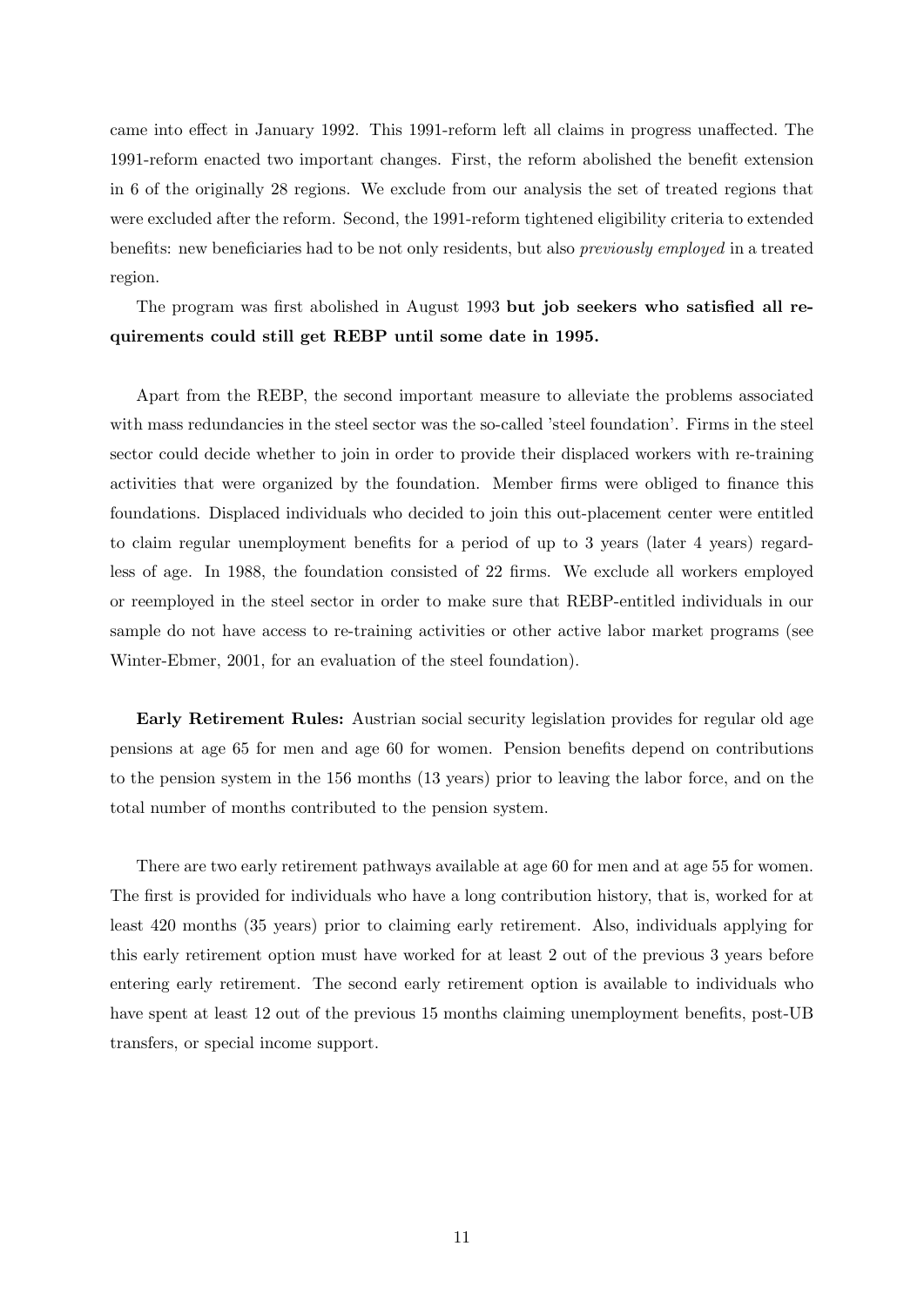#### 5 Data

The data we use comes from the universe of UI spells in Austria from 1980 to 2010. For each spell we observe the dates of entry and exit into paid unemployment, as well as information on age at the start of the spell, region of residence at the beginning of the spell, education, marital status, etc. This information is merged at the individual level with the universe of social security data in Austria from 1949 to 2010, which contains information on each employment spell (as well as information for each spell in a benefit program and information on pensions and retirement). We use this extra information to compute experience in the past 25 years for each individual at any point in time, in order to determine eligibility status for REBP. We also use social security data to compute wages before and after each unemployment spell, as well as the total duration of non-employment after the end of an employment spell. Finally, the social security data gives us useful information about previous and subsequent employers (such as industry, address, et) for each unemployment spell.

Table 1 gives descriptive statistics for unemployed individuals in our sample, for treated and untreated regions before the introduction of the reform (panel A), and for treated and untreated unemployed in treated regions before the introduction of the reform (panel B).

Sample selection Regions participating in the REBP program are not chosen at random, but because of the importance of their steel sector. To control for this endogeneity bias, we completely remove the steel sector from our analysis. More specifically, we get rid of all individuals who were employed in the steel sector immediately prior to becoming unemployed as well as unemployed whose subsequent employer is in the steel industry. Note that the share of the steel sector in total employment is never larger than 15% in REBP regions at any point int time. To further attenuate concerns about endogeneity, we also explore in our robustness analysis the effects of removing different industries from the analysis, based on their connection to the steel sector. If anything, as we explain below, endogeneity is likely to bias towards zero our estimates of the positive spillovers of REBP on the untreated, so that we can think of the magnitude of the effect estimated here as a lower bound.

Because of early retirement programs in Austria during our period of analysis, women can go directly from REBP to early retirement programs. For women, it is therefore unclear whether the effect of REBP can be interpreted as a reduction in search effort or as a extensive margin decision to exit the labor market. These having very different implications for equilibrium analysis, we mainly focus on men 50 to 54 because they cannot go directly from REBP to early retirement, and therefore the effect of REBP is clearly to reduce search effort of the treated.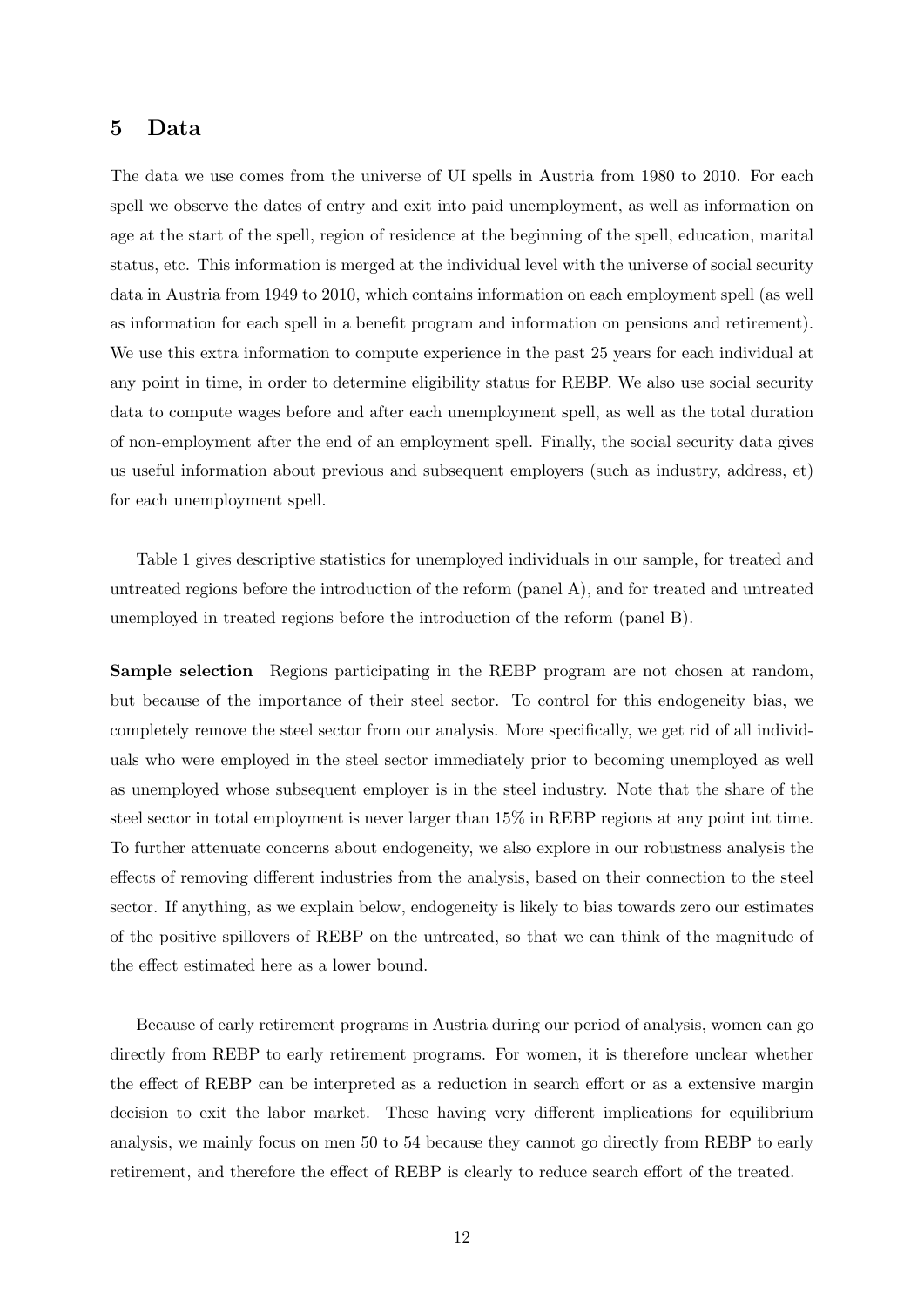#### 6 Identification strategy

Quasi-experimental framework The best way to understand our identification strategy is to compare it to the following experimental framework. Imagine two comparable labor markets,  $M = 0, 1$ . Labor market  $M = 1$  is randomly selected to receive some exogenous treatment between time  $t = t_0$  and  $t = t_1$ . Labor market  $i = 0$  is a control. In labor market  $M = 1$ , a random subset of workers is treated  $(T = 1)$  while the rest of the workers do not receive treatment  $(T = 0)$ . Following the treatment evaluation and potential outcome literature, under the double randomisation assumption, the average externality of the treatment on outcome  $y$  is identified by:

$$
AE = E(y|T = 0, M = 1) - E(y|M = 0)
$$

In our case, labor markets  $M = 1$  are all Austrian counties that received REBP, while markets  $M = 0$  are all the remaining Austrian counties in a radius distance of 100 minutes from REBP counties. Treated workers  $(T = 1)$  are all workers who were eligible for REBP while untreated workers in markets  $M = 1$  are all workers who were not eligible because they did not have a continuous work history of 15 years in the past 25 years.

Because of the lack of double randomization, our identification strategy relies on three important assumptions. First, concerning labor markets, we assume that differences in unobserved characteristics of markets  $M = 1$  and  $M = 0$  are fixed over time. Table ?? panel A shows average characteristics of unemployed workers aged 50 to 54 in treated and untreated counties before the introduction of REBP. This table confirms that the two regions are actually pretty similar, and that unemployment duration or the fraction of long term unemployed are not statistically different across the two regions before REBP. The parallel trend assumption that we are making relates to a standard difference-in-difference identification strategy. Observations of labor markets  $M = 1$  and  $M = 0$  prior to REBP and after the end of REBP ensures identification of the labor market fixed effects, and the evolution of labor market  $M = 0$  during REBP years offers a counterfactual for the evolution of market  $M = 1$  during the same period, in the absence of REBP. The main concern with such an assumption is that regions that received REBP treatment where not chosen at random so that the parallel trend assumption might be violated. Indeed, as stated in section 4, treated regions were chosen because of their higher share of employment in the steel sector that was being restructured. We therefore exclude all the steel sector from our sample and only focus on non-steel workers. Because the steel sector only accounts for at most 15% of employment in REBP regions, the spillover effects of the restructuring can be assumed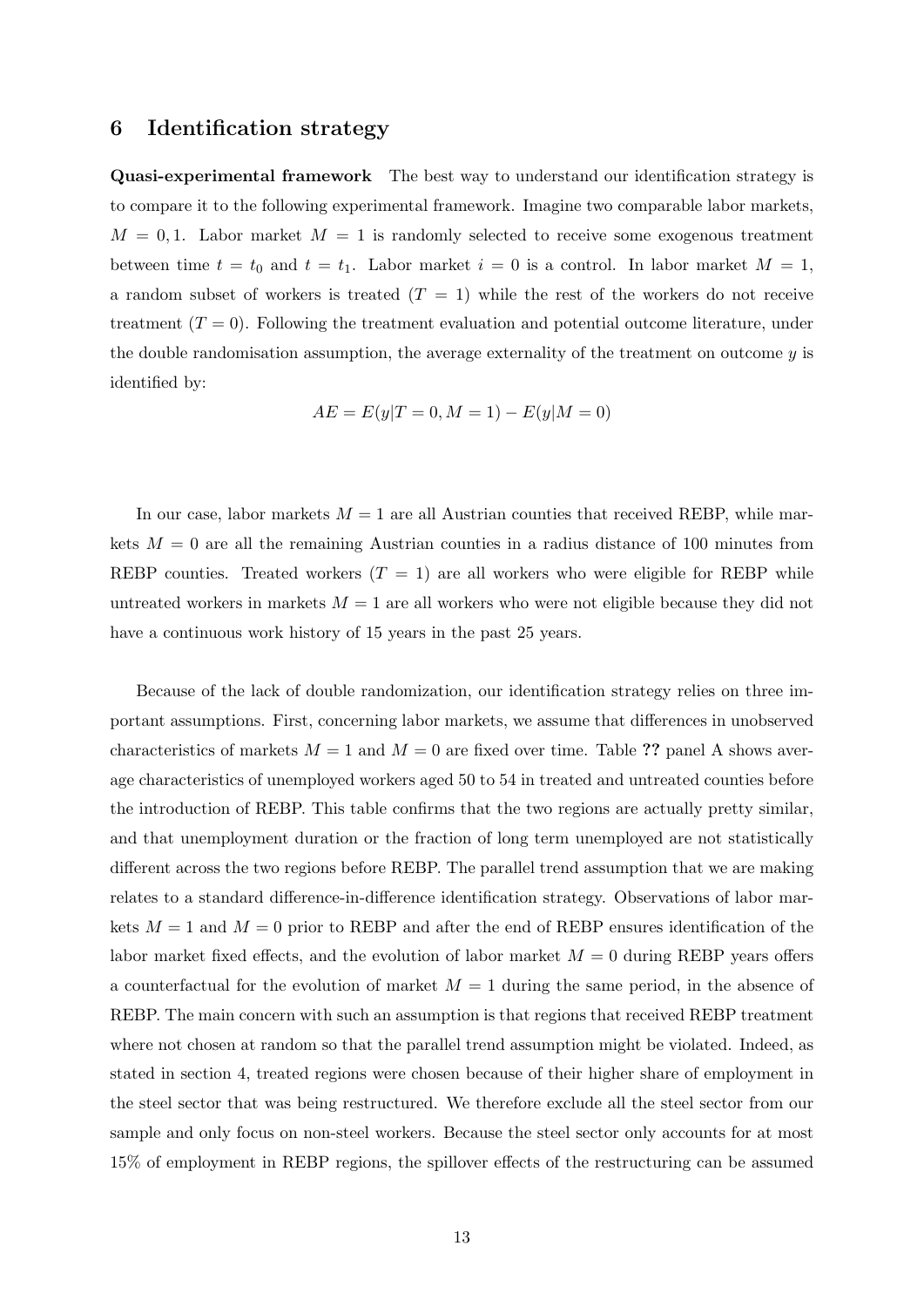to be small on industries not directly related to the steel industry supply chain. Moreover, if, in the absence of UI extensions, non-steel industries in REBP treated regions had experienced a relatively higher unemployment than non-steel industries in non-treated regions during the REBP period, this would bias the diff-in-diff estimates of REBP job search externalities towards zero, so that our estimates are likely to be a lower bound for the average externality AE. Note that in our robustness checks we investigate whether removing or including certain industries more connected to the steel affects the results. We also include specifications testing for the sensitivity of the results to the inclusion of pretty flexible differential time trends prior to the REBP reform. Not surprisingly, we find that including differential trends increases slightly the magnitude of the estimated externalities.

The second important assumption underlying our identification strategy is that treated and untreated labor markets are (almost) isolated. If this was not the case, unemployed workers in market  $M = 0$  might also be subject to treatment externalities, which would again bias towards zero the externalities estimated from comparing untreated workers in market  $M = 1$  to workers in market  $M = 0$ . To get a sense of how geographically integrated treated and non-treated counties are, we follow Manning and Petrongolo [2011] and compute the distance between residence while unemployed and job when reemployed. Table ?? shows that this average distance is relatively small, around 25 minutes, suggesting that in Austria, labor markets are essentially local, with a low level of geographical mobility.

Another useful indicator of the level of geographical integration is the fraction of new hires in non-treated counties coming from treated counties. Figure 3 panel A maps the fraction of men aged 50 to 54 coming from treated counties in the total number of new hires of men aged 50 to 54 in non-treated regions for all the years when the REBP was not in place. Unsurprisingly, there only few counties where this fraction is above 4% and a handful of counties where this fraction is above 20%. Most of these counties are situated in a narrow bandwidth, 10 to 20 minutes to the border of REBP counties. In our baseline analysis, we remove these counties from our control region  $M = 0$ . But in our robustness analysis, we use these counties to show that we can also detect the presence of externalities in these counties highly integrated to REBP regions.

In figure 3 panel B, we map the fraction of men aged 50 to 54 coming from non-treated counties in the total number of new hires of men aged 50 to 54 intreated regions for all the years when the REBP was not in place. Interestingly, the comparison of panel A and B reveals that the fraction of residents from non-REBP regions finding a job in REBP regions is larger than the fraction of REBP residents finding a job in a non-REBP region. Besides, panel B shows that there is substantial variation in the openness of REBP counties to non-REBP residents, which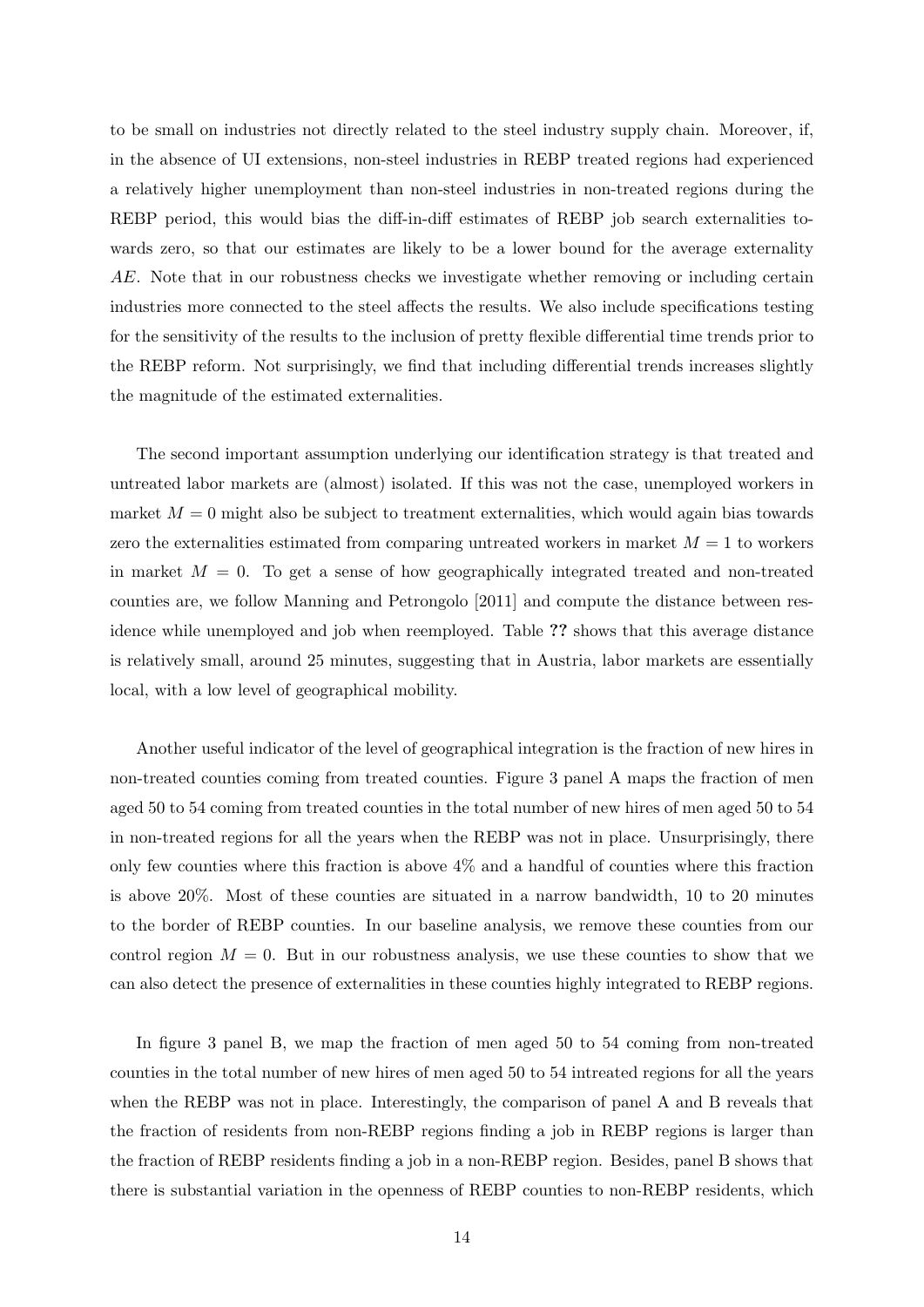creates variation in treatment intensity across REBP counties.

The third assumption that our identification strategy relies on is that differences in unobserved characteristics of treated and untreated workers in REBP counties are fixed over time. Table ?? panel B shows average characteristics for treated and untreated unemployed in REBP counties before the introduction of the program. Overall, untreated workers having less experience than treated workers, they tend to have slightly lower wages, and slightly lower unemployment durations before 1988<sup>9</sup>. The parallel trend assumption that we are making here is fundamentally untestable, but there are a couple of ways one can address the potential concerns for violation of the parallel trend. First, we can test for differential changes in observed characteristics of treated and untreated workers during the REBP period. Second, we control for group specific time trends.

#### 7 Empirical evidence of search externalities

We begin by providing compelling graphical evidence of the presence of spillover effects of the REBP program on untreated workers. Figure 4 plots the evolution of the difference in unemployment duration in REBP and non-REBP regions controlling for observable characteristics of treated and untreated workers<sup>10</sup>. We run the following regressions for each group of workers (unemployed workers with and without 15 years of experience prior to becoming unemployed).

$$
y_{it} = \sum \beta_t \mathbb{1}[T=t] + \sum d_t(\mathbb{1}[T=t] \cdot \mathbb{1}[M=1]) + X'\gamma + \varepsilon_{it}
$$
\n(5)

where  $\mathbb{1}[T = t]$  is an indicator for the start of the unemployment spell being in year t and  $1[M = 1]$  is an indicator for residing in a region treated with REBP. The vector of controls X include education, 15 industry codes, family status, citizenship and tenure in previous job. We plot in figure 4 for each group of workers the estimated coefficients  $d_t$  which gives us the difference between treated and untreated regions. In both panels, the first red vertical line denotes the beginning of the REBP program, and the two dashed red vertical lines denote the last entry into REBP program at the end of 1993, and the end of the REBP program in 1998 when eligible unemployed exhaust their last REBP-related benefits. Panel A plots the estimated coefficient

 $9\%$ Note that because of these differences, a related assumption that we are making is that treated and untreated workers do not belong to two totally isolated labor markets. But we do not need to make any particular assumption on the level of integration of treated and untreated workers for identification. For instance, if treated and untreated workers were perfect substitutes or to the contrary perfect complement, we would still be able in both cases to identify spillover effects in our framework. It is only for the interpretation and external validity of the results that the type of integration between treated and untreated workers' labor markets matter.

<sup>&</sup>lt;sup>10</sup>As explained above, we remove from non-REBP regions all counties who had more than 5% of new hires coming from REBP regions before 1988. This is to make sure that non-REBP regions are not potentially subject to geographical spillovers.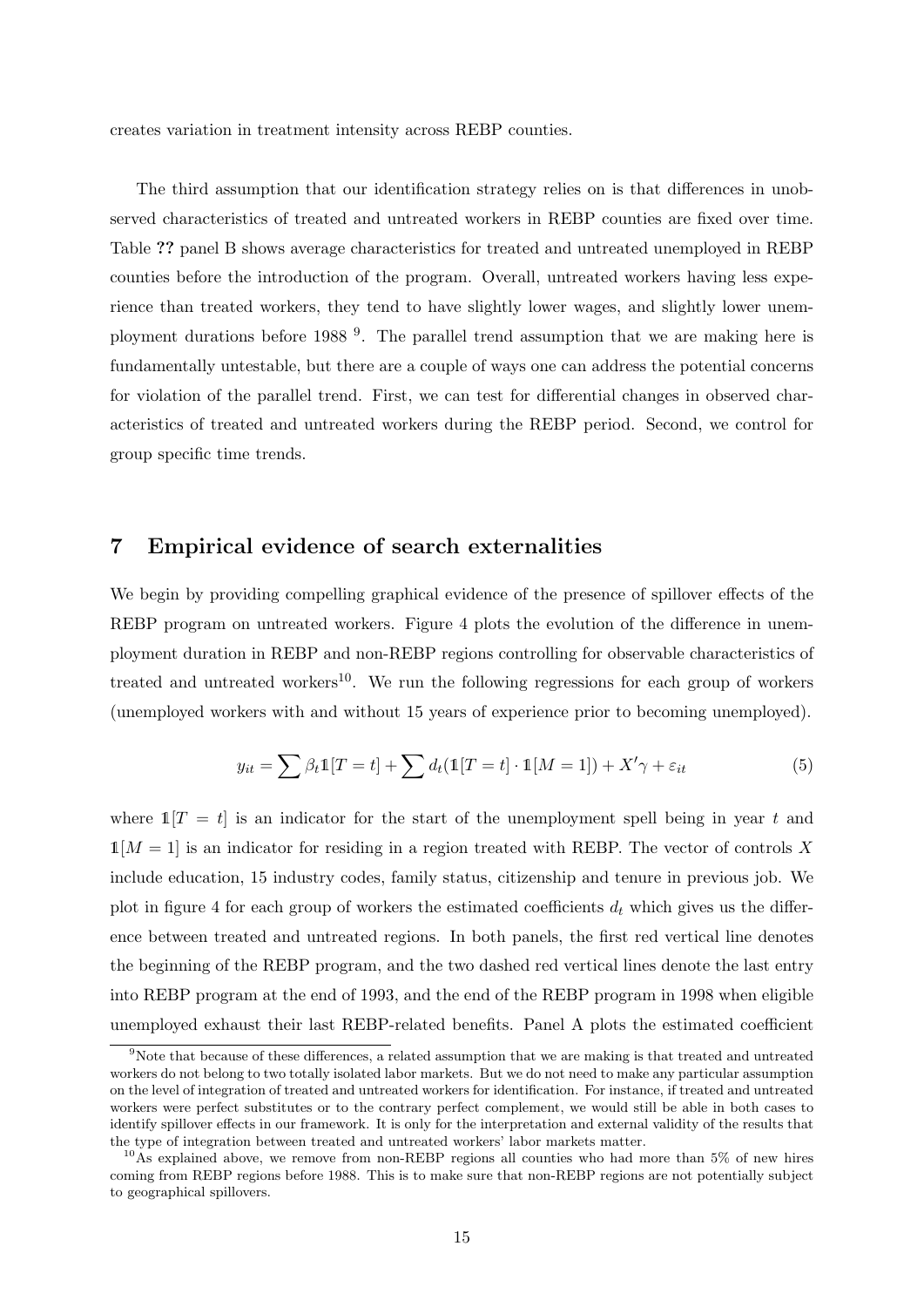$d_t$  for workers with more than 15 years of experience, and therefore eligible for REBP extensions.

As can be clearly seen on figure 4, the introduction of REBP induced a massive reduction in the search effort of eligible workers in treated regions, which translates into a huge increase in unemployment durations. This difference in the durations of unemployment disappears for workers entering unemployment after 1994, when REBP no longer accepted new entrants. Year 1993 can therefore be seen as the peak of the effect of REBP on aggregate search effort, since this is the moment where the stock of REBP eligible unemployed is the highest, and their search effort is the lowest.

In Panel B, which plots the difference across treated and untreated regions for non-eligibe workers (with less than 15 years of experience in the past 25 years), we see the opposite pattern taking place. After the introduction of REBP, ineligible workers in treated regions tend to experience shorter unemployment spells, and a higher exit rate out of unemployment. This effect culminates at the end of 1993, just after REBP stops accepting new entrants, and therefore when the effect of REBP on aggregate search effort is at its peak. The difference then reverts back to zero as the REBP program scales down.

Another way to document the presence of externalities is to zoom in on the discontinuity at 15 years of experience. In figure 5, we plot the relationship between experience in the 25 years prior to becoming unemployed and unemployment duration in REBP and non-REBP regions, when the extensions were not in action (panel A), and when REBP extensions were in place (panel B). As in a standard RD design, we estimate and plot the predicted values of simple polynomial models of the form:

$$
E[Y|W=w] = \sum_{p=0}^{\bar{p}} \gamma_p(w-k)^p + \nu_p(w-k)^p \cdot D
$$
 (6)

where  $w$  is experience, the forcing variable, and  $k$  is the eligibility threshold for REBP extensions, and  $D = 1[W \geq k]$  is an indicator for being above the threshold. We focus on workers with past experience between 10 and 20 years. Because of measurement error in previous experience we cannot implement a strict RD design. Instead we exclude workers with experience within a 1 year bandwidth of the discontinuity.

In panel A, we observe that for all years when the REBP program was not in place, the relationship between unemployment duration and experience was not statistically different between REBP and non-REBP regions, and exhibited no sign of discontinuity around 15 years. In panel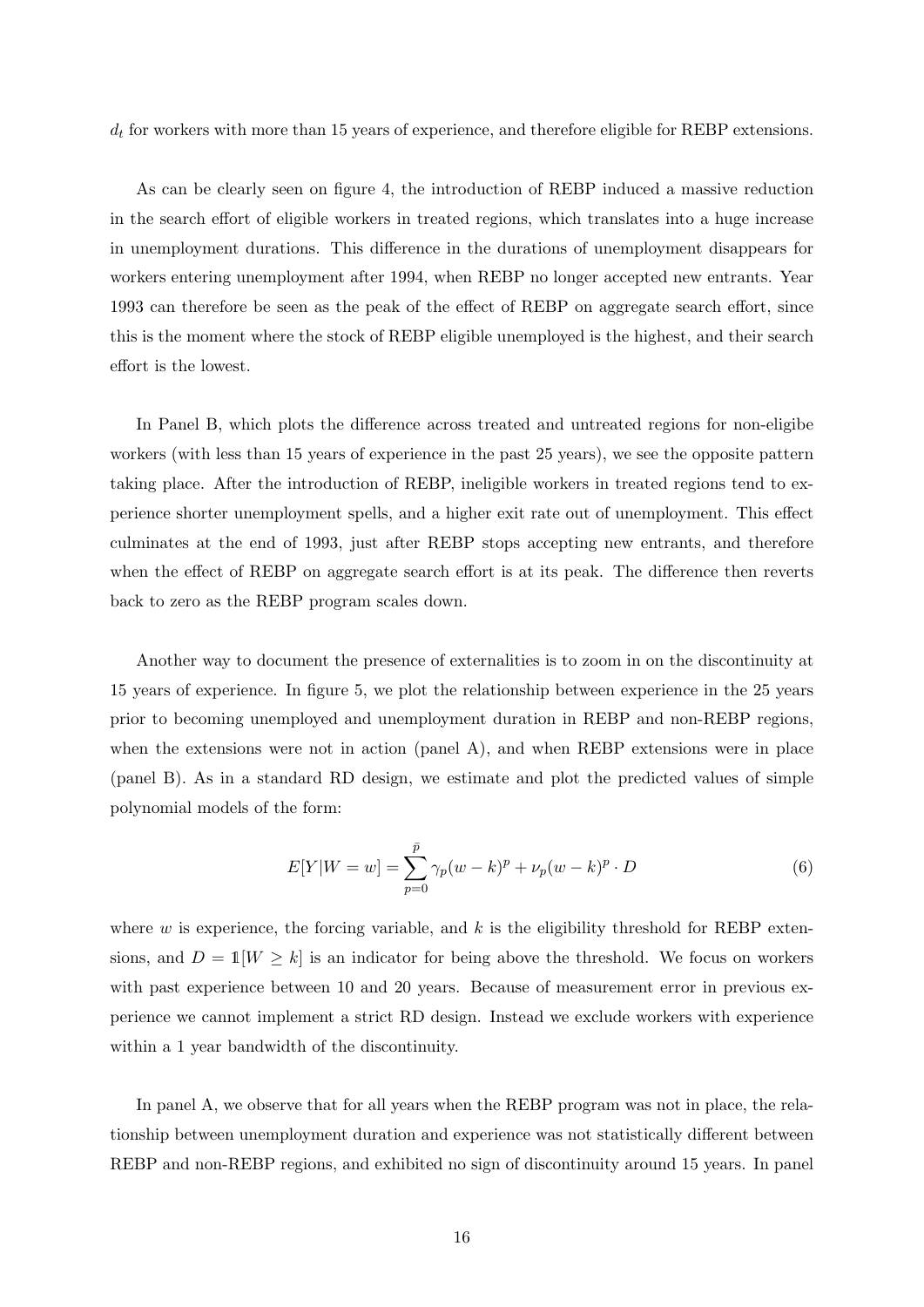B, we see that in REBP regions, individuals with more than 15 years of experience have longer unemployment duration, which reflects their lower search effort in response to the increase in the potential duration of their UI benefits. In the absence of spillover effects, we should not expect anything happening on the left side of the discontinuity, but interestingly, panel B shows that for individuals with less than 15 years of experience, the relationship between unemployment duration and previous experience has shifted down significantly, compared to non-REBP regions.

In table 2, we present results summing up this graphical evidence, by estimating models of the following form:

$$
Y_{irt} = \alpha + \frac{\beta_0 \cdot Z_{irt} \cdot R_r \cdot \tilde{T}_t}{\beta_0 \cdot Z_{irt} \cdot R_r \cdot \tilde{T}_t} + \frac{\gamma_0 \cdot (1 - Z_{irt}) \cdot R_r \cdot T_t}{\gamma_0 \cdot (1 - Z_{irt}) \cdot R_r \cdot T_t} + \sum_{t \neq 0} \nu_t + \sum_{t \geq 0} \eta_3 B_{irt} \cdot \nu_t + X_{it}' \rho + \varepsilon_{irt}
$$
(7)

where  $Y_{irt}$  are different search outcomes of interest,  $R_r$  is an indicator for residing in REBP region,  $T_t$  is an indicator for spells starting between June 1988 and December 1997, and  $\tilde{T}_t$  is an indicator for spells starting between June 1988 and August 1993.  $B_{irt} = 1[\exp > 15]$  is an indicator for individuals with more than 15 years of experience in the past 25 years at the time they become unemployed.  $Z_{irt} = B_{irt} \cdot \tilde{T}_t$  is an indicator for being eligible to REBP extensions.  $β$ <sub>0</sub> identifies the effect of REBP on treated workers, while  $γ$ <sub>0</sub> identifies spillovers of REBP on non-treated workers in REBP regions. To correct for the presence of common random effects, we cluster standard errors at the region-year level<sup>11</sup>. In column  $(1)$ , we estimate this model without any other controls. In column  $(2)$  we add a vector of controls X which includes education, 15 industry codes, family status, citizenship and tenure in previous job. In column (3) and (4) we add controls for preexisting trends by region, and by region×experience. Results are very stable across all specifications. All estimates of  $\beta_0$  confirm that REBP increased unemployment duration by 55 to 60 weeks for eligible unemployed compared to similar workers in non-REBP regions. All estimates of  $\gamma_0$  also confirm that non-treated workers in REBP regions experienced a highly significant 7 to 12 weeks decrease in their unemployment duration compared to similar workers in non-REBP regions. Column (5) confirms that these externalities are of similar

<sup>&</sup>lt;sup>11</sup>Note that we obtain similar precision when we aggregate observations at the region-year level. Large positive serial correlation might still be an issue (cf. Mullainathan et al. [2004]). To analyse the extent of the issue, we computed the correlogram of the unemployment duration residuals (and other outcomes). We estimated first, second, and third autocorrelation coefficients for the mean treatment-year residuals from a regression of the outcome on treatment and year dummies. The autocorrelation coefficients are obtained by a simple OLS regression of the residuals on the corresponding lagged residuals. Only the first lag residual are significant and positive. Second lag is negative and not significant. Also, serial correlation is usually an issue when treatment is serially correlated as well. Because we have introduction and repeal of the REBP, serial correlation should not be an issue for inference in our case.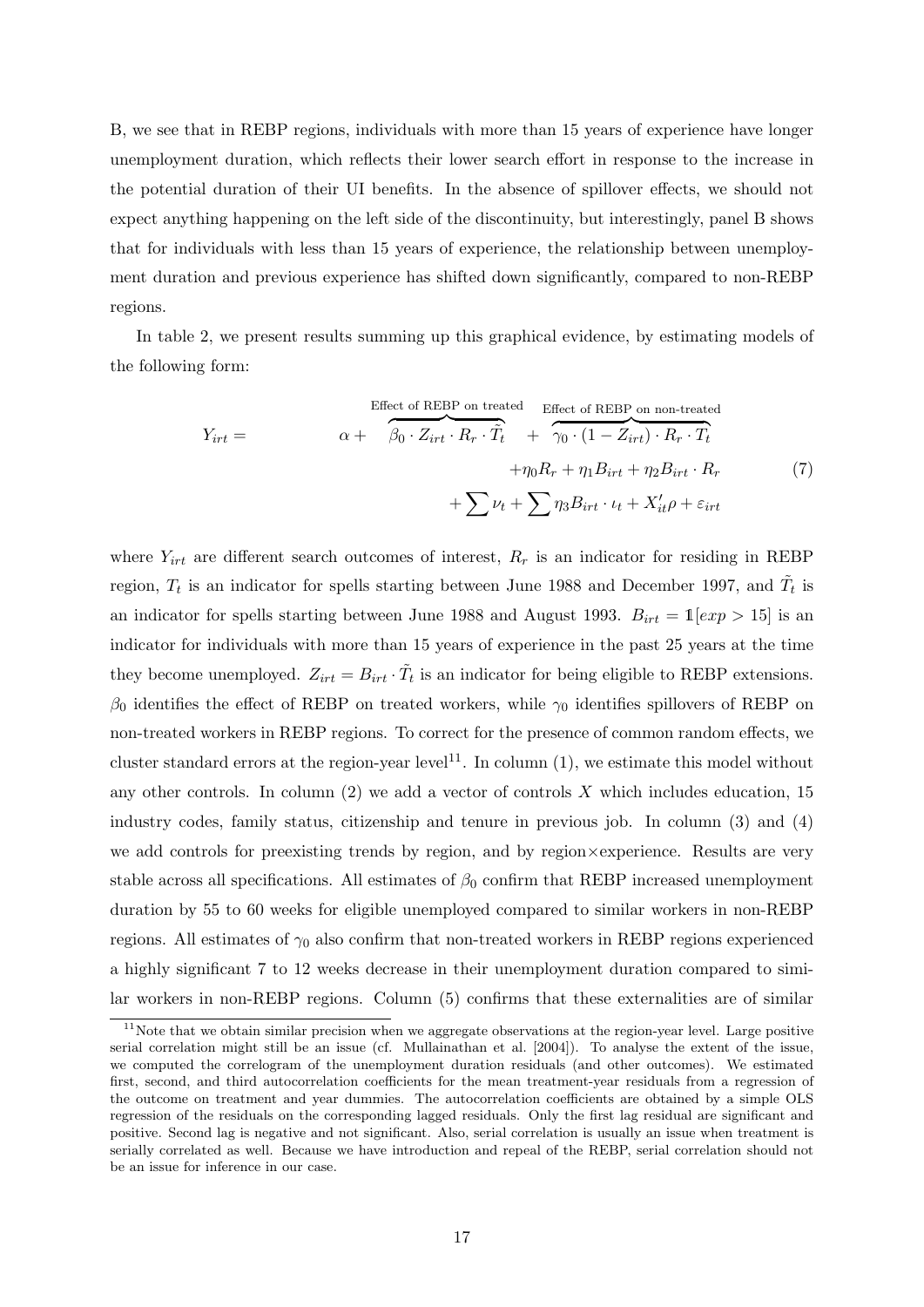magnitude on the duration of total non-employment. Columns (6) and (7) investigate spillover effects on the probability of experiencing unemployment spells longer than 26 weeks and 100 weeks respectively, and show that the reduction in unemployment durations for the non-treated is due to both a reduction in short and long unemployment spells.

There are two main potential confounders to our identification strategy. The first confounder is the presence of differential region-specific shocks at the time the REBP program was in place. In particular, because REBP regions were not chosen at random, one may question the validity of our parallel trend assumption. Two important points should nevertheless greatly mitigate this concern. First, even if REBP regions were chosen because of the relative importance of their steel sector, the fraction of steel sector employees never exceeds 17% of the labor force in these regions, and we restrict our sample to individuals who never were employed in the steel sector. As shown in figure 4, in our sample, the parallel trend assumption between REBP and non-REBP regions for both eligible and ineligible workers seems to hold surprisingly well before and after the REBP period. Second, and most importantly, because REBP regions were experiencing a restructuring of the steel sector, we should expect the region-specific shock to be negative during the REBP period for REBP regions, which would lead to higher unemployment durations for non-treated workers. In this sense, the bias introduced by the presence of regionspecific shock is likely, if anything, to attenuate our estimates of the search externalities for the non-treated.

To further investigate the robustness of our results to the presence of region-specific shocks, we pursue two strategies. We begin by using regions with high labor market integration to REBP regions that we had previously excluded from our analysis. We focus on workers with more than 15 years of experience, and use workers in non-REBP regions with high labor market integration to REBP regions as the spillover group. Counties with high level of labor market integration are defined as counties with a fraction of new hires coming from REBP regions in total number of new hires above 10%. Results are reported in table 3. They confirm that workers in counties highly integrated to REBP regions also experienced spillovers from the REBP program, and that their unemployment duration decreased and search outcomes improved compared to other non-REBP counties. The magnitude of these externalities is nevertheless much smaller than those of table 2 for ineligible workers living in REBP regions. This result is not surprising given that the effect of REBP treatment in these labor markets is substantially smaller on aggregate search effort than in REBP regions. Because there are few counties with high labor market integration to REBP regions, the precision of the estimates is also substantially smaller than in our baseline analysis of table 2.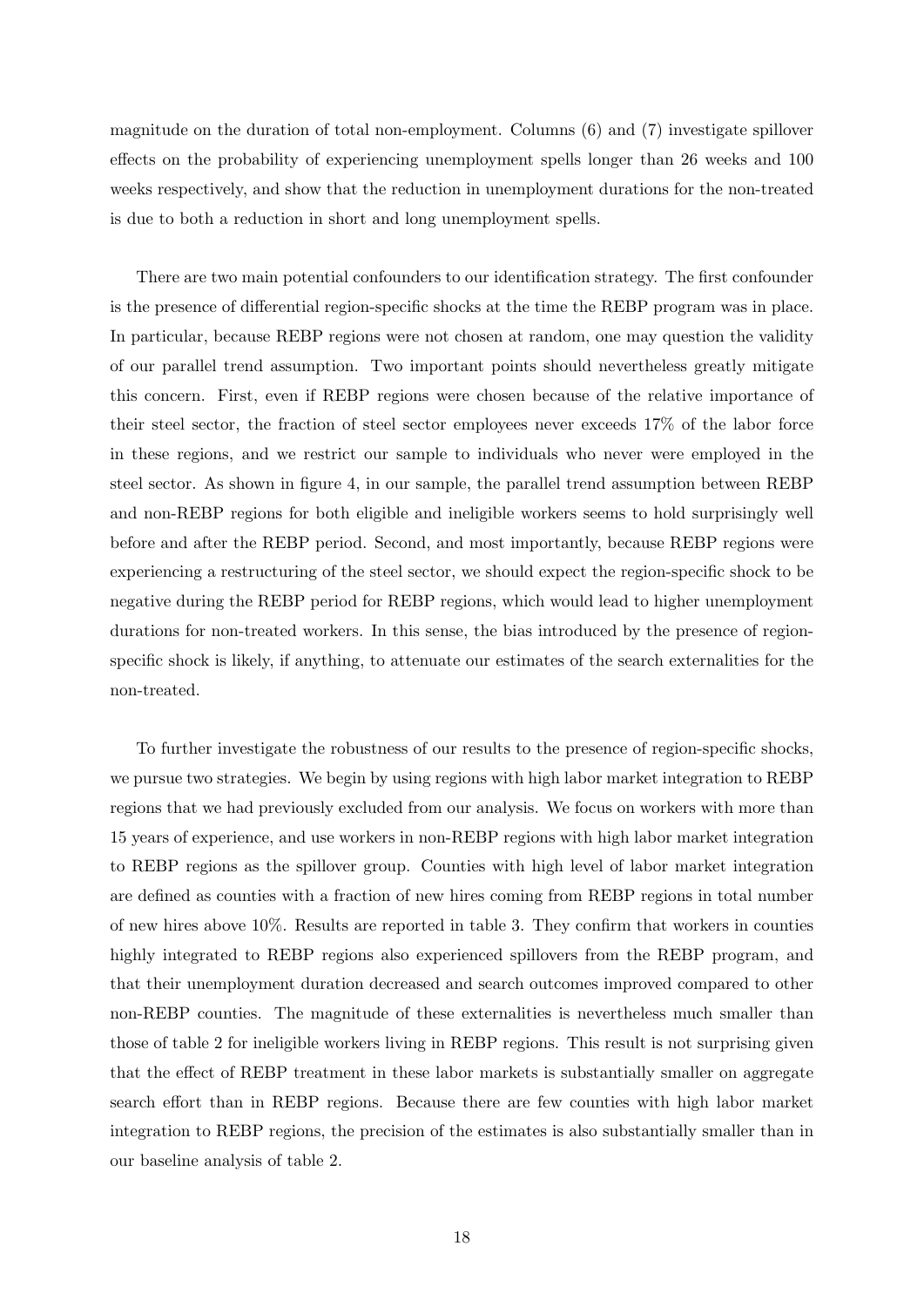The second potential confounder would be the presence of important selection effects among ineligible workers in REBP counties that would affect the distribution of their unobserved characteristics correlated with search outcomes. In particular, one may be concerned that because entry into unemployment is endogenous, the unobserved characteristics of ineligible workers might change during the REBP period. To investigate this concern, we look at inflow rates into unemployment for eligible and ineligible workers in REBP counties, again compared to non-REBP counties. We run the same diff-in-diff model as previously on the log separation rate and results are reported in column (1). The REBP program has had a large positive effect on the log separation rate of eligible workers in REBP regions but has not affected the log separation rate of ineligible workers in REBP regions. In column (2) and (3), we run the same diff-in-diff model on the log wage in previous job prior to becoming unemployed, controlling for observable characteristics. We again cannot detect any effect of the REBP program on the distribution of residual wages in previous job of ineligible workers in treated regions. These findings alleviate the concern of an important change in unobserved characteristics of ineligible workers in REBP regions at the time of the REBP program.

Wages As highlighted in the theoretical section, one of the key mechanism for externalities to be positive is that wages do not react much to outside options of workers. Here, we test explicitly this aspect by looking at the effect of REBP on reemployment wages and other characteristics of jobs at reemployment. In table 5, we begin by looking at the effect of REBP on the reemployment wage of eligible and non-eligible workers, following the baseline diff-in-diff strategy of equation 7. Results suggest that reemployment wages for both eligible and non-eligible workers are almost unaffected by REBP. If anything, there is a slight decline in reemployment wages of eligible workers.

But because eligible workers experience longer unemployment durations during REBP, it might be the case that the absence of effect on reemployment wages is due to variations in the distribution of wage offers over the duration of a spell. To investigate this question, we follow the methodology of Schmieder et al. [2012]. We focus on the age eligibility discontinuity at 50 in REBP regions and estimate RD effects of the REBP extensions controlling for the effect of duration on reemployment wages by adding a rich set of dummies for the duration of the spell prior to finding the job.

$$
E[Y|A = a] = \sum_{p=0}^{\bar{p}} \gamma_p (a - k)^p + \nu_p (a - k)^p \cdot \mathbb{1}[A \ge k] + \sum_{t=0}^{T} \mathbb{1}[U = t]
$$
 (8)

where Y is real reemployment wage, A is age at the beginning of the unemployment spell,  $k = 50$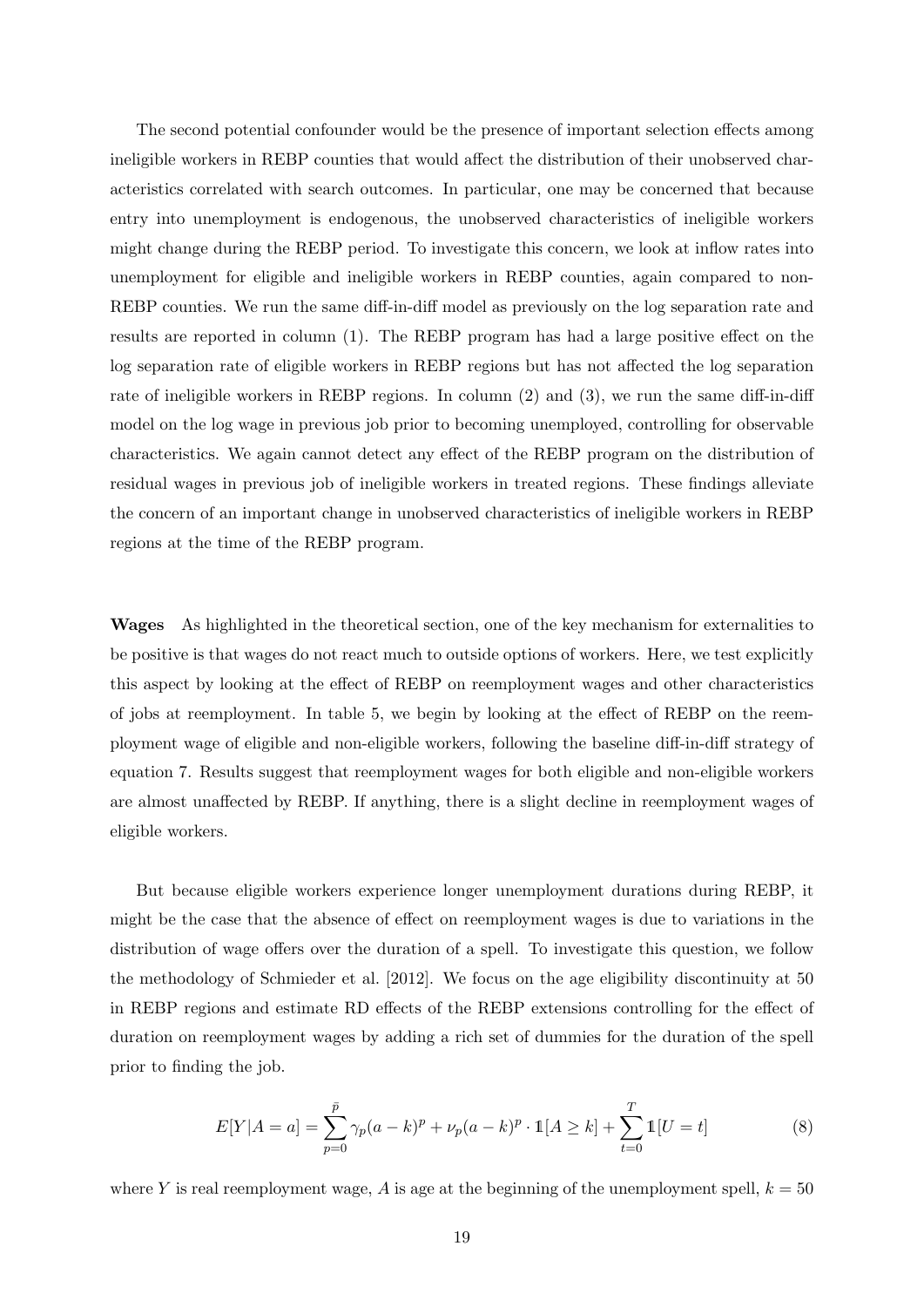is the age eligibility threshold, and  $U$  is the duration of the unemployment spell prior to finding the new job. Results are displayed in figure 6, where we have estimated this model for three periods: before REBP 1985-1987, at the beginning of REBP (1988-1990), at the peak of REBP (1991-1993). Before REBP, we can detect no sign of discontinuity at age 50 in reemployment wages. But interestingly, we can detect a small discontinuity at the beginning of REBP, and this discontinuity increases over time at is the largest in 1991-1993. This evidence suggests that when controlling for the effect of duration on reemployment wages, we can identify a positive yet small effect of the REBP program on wages, and that this effect increases over time. This suggests that wages are relatively rigid in the short run, but that in the longer run, wages adjust to variations in outside options of workers.

## 8 Policy implications and application to the Emergency Unemployment Compensation extensions

Relationship to micro elasticity and macro elasticity estimates of UI benefits Our empirical findings carry important policy implications. First of all, the presence of search externalities imply that the micro and the macro effect of UI benefits will differ, so that estimates of the partial equilibrium effects of UI benefits on search effort do not provide enough information to assess the welfare implications of variations in UI benefits. As explained in Landais et al. [2010], in equilibrium search and matching models of the labor market, the traditional partial equilibrium Baily-Chetty formula for the optimal level of benefits needs to be extended to take into account the difference between partial equilibrium (micro) and macro effects of UI benefits.

Importantly, our analysis offers direct insights on the relative magnitude of micro and macro effects of variations in benefits. The total effect on job finding probability of changing UI benefits for the entire population of unemployed is given by:

$$
\frac{d(e \cdot f(\theta))}{dB} = \underbrace{\frac{\partial e}{\partial B} f(\theta)}_{\text{Micro effect}} + \underbrace{\frac{\partial e}{\partial \theta} \cdot \frac{\partial \theta}{\partial B} \cdot f(\theta) + f'(\theta) \cdot \frac{\partial \theta}{\partial B} \cdot e}_{\text{Micro effect}}
$$
(9)

The difference between the micro and the macro effect of UI benefits is given by the equilibrium adjustment effect in labor market tightness, which is directly equivalent to the externality (as shown in equation 4) in the case where the treated group is close to the entire population. In the REBP setting, where more than 80% of unemployed over 50 were treated, the equilibrium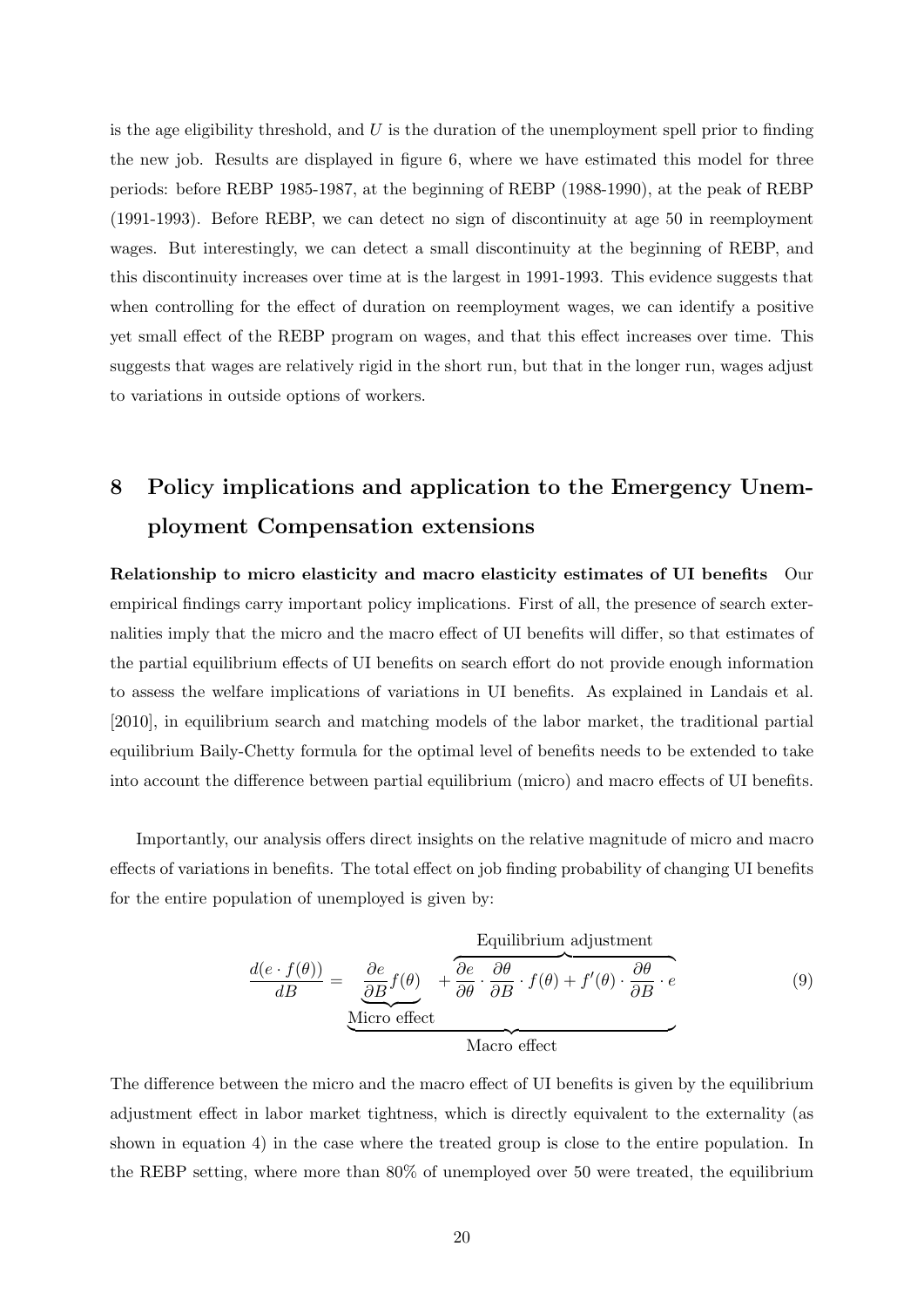adjustment effect can be approximated by the externality effect  $\gamma_0$  on the 20% of untreated unemployed, while the macro effect is given by the diff-in-diff estimate on the treated  $\beta_0$ . This gives us a ratio of micro to macro effect  $\frac{e^m}{e^M} = \frac{\beta_0 - \gamma_0}{\beta_0}$  $\frac{60-70}{\beta_0} \approx 1.4$  if we take the baseline estimates of column (5) in table 2.

This relatively large ratio of micro to macro effects of UI benefits has interesting implications for understanding the small magnitude of the estimates of the effect of the EUC extensions in the US during the Great Recession. All studies (Rothstein [2011], Valletta and Farber [2011] and Marinescu [2013]) have found small effects of EUC extensions on unemployment, with elasticities around .1 to .15. Because these studies use variations in the timing and magnitude of extensions across US states, they essentially identify a macro elasticity. Therefore, these estimates do not mean that EUC extensions do not have larger effects on individual search effort, but that search externalities might be large, driving an important wedge between the micro and macro effect of EUC extensions. In particular, in the case of EUC, it is very likely that the ratio  $\frac{e^m}{e^M}$  is even larger than in the REBP case. The reason is that the fraction of the population treated by the EUC extensions is much larger than in the REBP case, where only unemployed aged 50 and over were eligible. A larger fraction of treated workers means a larger shift in labor supply, driving larger equilibrium adjustment in labor market tightness. Moreover, because a larger population is treated, it is likely that the availability of close substitutes to the treated unemployed is smaller than in the REBP case: this means large diminishing returns to labor, and a steeper demand curve in the  $\{n, \theta\}$  diagram, and therefore larger search externalities. With a ratio  $\frac{e^m}{e^M} \approx 2$  for instance, the implied micro effect of the EUC extensions would be around .3, in line with the most recent estimates of the micro effects of unemployment extensions on search effort in the US using the regression kink design (Landais [2013])

Short run vs long run effects As explained in section 3, externalities are likely to be larger in the short run. There are two reasons for this: first, in the short run, returns to labor are likely to be strongly decreasing, and second, because of multiple frictions, it might take time for wages to adjust to a change in UI benefits. Our empirical evidence nevertheless suggests that even after three to four years, REBP externalities are still detectable. Because the REBP program was only temporary, we cannot properly estimate the speed at which externalities decrease over time. In the long run, however, it is likely that these externalities would have decreased. First, because, as we have shown in the previous section, it seems that wages started to react more importantly to REBP extensions over time. The effect of REBP on wages seems however to have been quite limited even in the long run, which suggests that wages are somewhat rigid with respect to outside options of workers, even in the long run, But second and most importantly,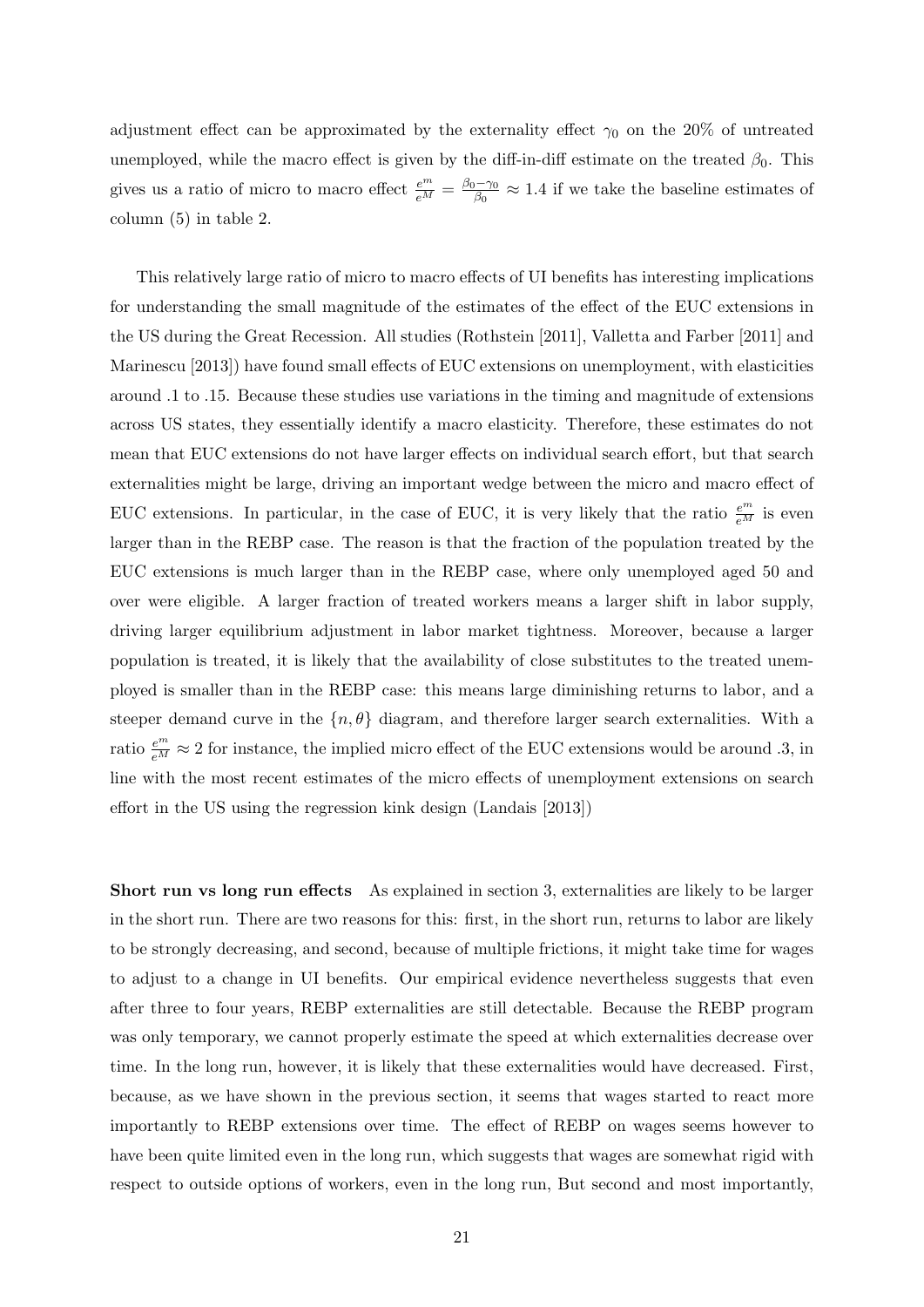in the long run, labor demand is likely to flatten a lot, as substitution away from the treated segment of the labor market increases. These substitution effects can take the form of increased hirings of new entrants not eligible for large benefits (increased immigration, new entrants in the labor market, etc), but also investment in capital, changes in production technology, etc. Eventually, it is even possible that externalities change sign, so that the macro effect becomes larger than the micro effect. This may explain why cross-sectional estimates comparing countries or US states tend to find much larger elasticities than reform-based (short term) estimates. This may also explain why, eventually, European countries with very generous UI coverage experience high level of structural long term unemployment despite the fact that most reform-based estimates in Europe find relatively modest elasticities in the short run.

In terms of policy implications, this means that temporary extensions enacted in reaction to business cycles downturns are a lot less socially costly than previously thought, but that governments should avoid making these extensions permanent as most European countries have done in the 70s and 80s. When determining the optimal time span of temporary extensions, governments should pay attention to the pace of the decrease in externalities over time. In the absence of direct measures of these externalities, two important indicators should be used: the cross-sectional correlation between UI benefits and wages of new hires, and the time series evolution of the fraction of eligible to non-eligible in the number of new hires.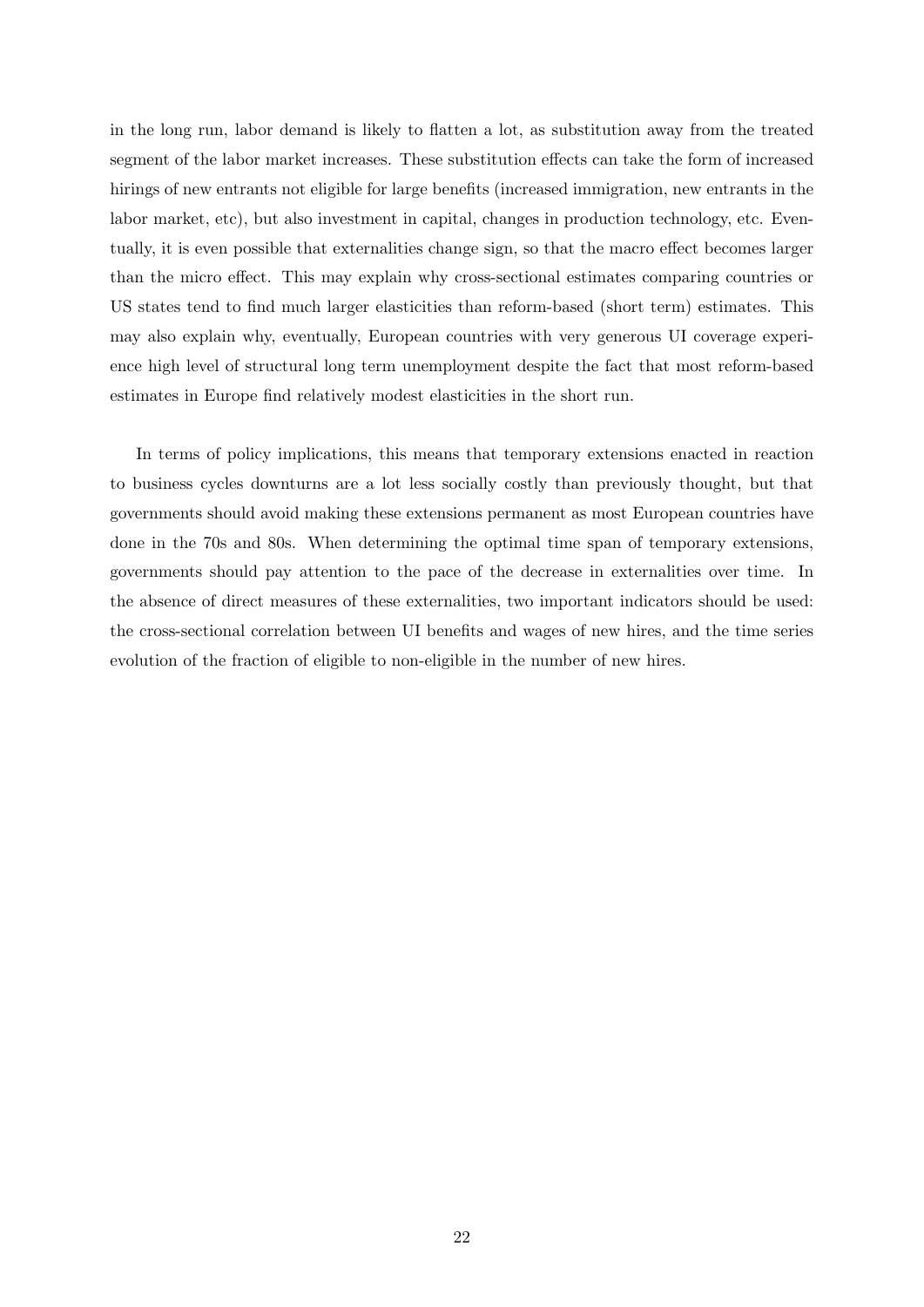#### References

- Atkinson, A. B., "Income maintenance and social insurance," Handbook of Public Economics, Elsevier 1987.
- Blundell, Richard, Monica Costa Dias, Costas Meghir, and John Van Reenen, "Evaluating the Employment Impact of a Mandatory Job Search Program," Journal of the European Economic Association, 06 2004, 2 (4), 569–606.
- Chetty, Raj, "Moral Hazard versus Liquidity and Optimal Unemployment Insurance," Journal of Political Economy, 2008, 116 (2), 173–234.
- Crepon, Bruno, Esther Duflo, Roland Rathelot, Marc Gurgand, and Philippe Zamora, "Do labor market policies have displacement effect? Evidence from a clustered randomized experiment," 2012.
- Ferracci, Marc, Grégory Jolivet, and Gerard J. van den Berg, "Treatment Evaluation in the Case of Interactions within Markets," IZA Discussion Paper 4700, Institute for the Study of Labor (IZA) 2010.
- Gautier, Pieter, Paul Muller, Bas van der Klaauw, Michael Rosholm, and Michael Svarer, "Estimating Equilibrium Effects of Job Search Assistance," Tinbergen Institute Discussion Papers 12-071/3, Tinbergen Institute July 2012.
- Hall, Robert E., " Employment Fluctuations with Equilibrium Wage Stickiness," American Economic Review, 2005, 95 (1), 50–65.
- Krueger, Alan B. and Bruce D. Meyer, "Labor supply effects of social insurance," Handbook of Public Economics, Elsevier 2002.
- Lalive, Rafael, "How do extended benefits affect unemployment duration A regression discontinuity approach," Journal of Econometrics, February 2008, 142 (2), 785–806.
- Landais, Camille, "Assessing theWelfare Effects of Unemployment Benefits Using the Regression Kink Design," London School of Economics, PEP working paper, 2013, (16).
- , Pascal Michaillat, and Emmanuel Saez, "Optimal Unemployment Insurance over the Business Cycle," Working Paper 16526, National Bureau of Economic Research 2010.
- Levine, Phillip B., "Spillover Effects between the Insured and Uninsured Unemployed," Industrial and Labor Relations Review, 1993,  $47(1)$ , pp. 73–86.
- Manning, Alan and Barbara Petrongolo, "How local are labor markets? Evidence from a spatial job search model," CEPR Discussion Paper 8686, C.E.P.R. Discussion Papers 2011.
- Marinescu, Ioana, "Online job search and unemployment insurance during the Great Recession," Mimeo, University of Chicago Harris School, 2013.
- Mullainathan, Sendhil, Marianne Bertrand, and Esther Duflo, "How Much Should We Trust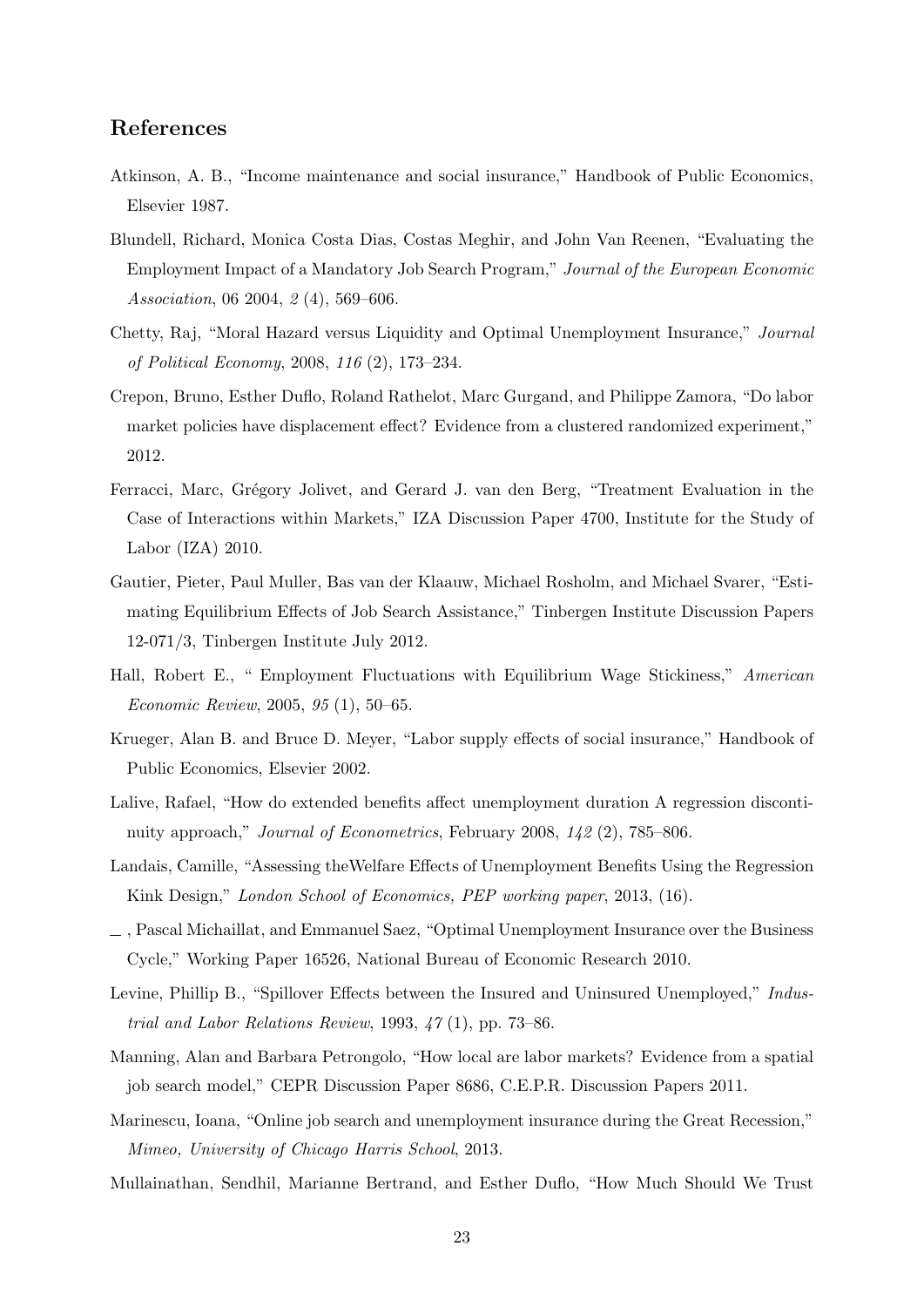Differences-in-Differences Estimates?," Quarterly Journal of Economics, 2004, 119, 249–275.

- Rothstein, Jesse, "Unemployment Insurance and Job Search in the Great Recession," Working Paper 17534, National Bureau of Economic Research October 2011.
- Schmieder, Johannes F., Till von Wachter, and Stefan Bender, "The Effect of Unemployment Insurance Extensions on Reemployment Wages," Mimeo, 2012.
- Valletta, Robert and Henry S. Farber, "Extended Unemployment Insurance and Unemployment Duration in The Great Recession: The U.S. Experience," 2011.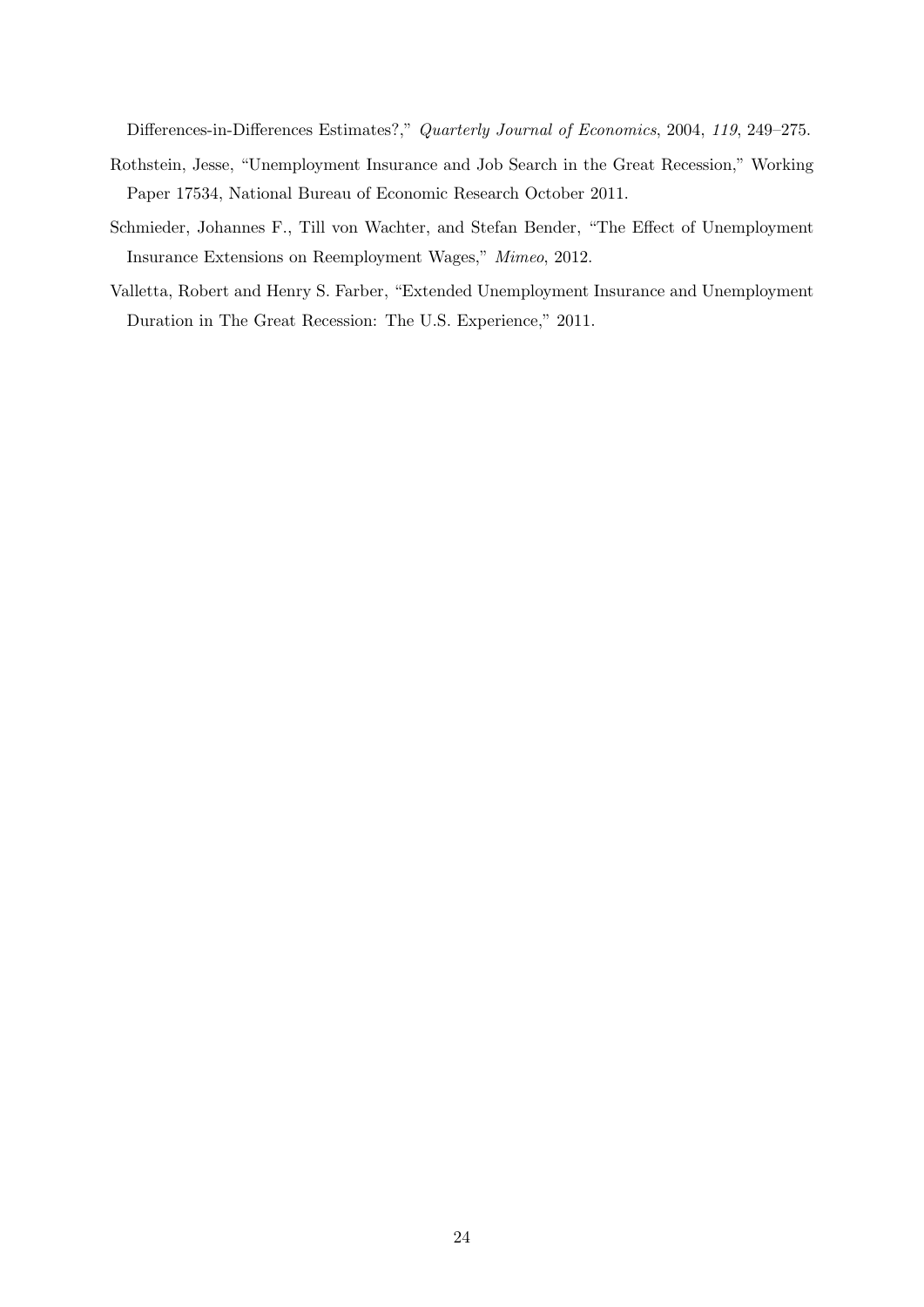Figure 1: EXTERNALITIES OF UI EXTENSIONS IN AN EQUILIBRIUM SEARCH-AND-MATCHING model:



A. Rigid wages & diminishing returns

B. Flexible wages & close to linear technology



Notes: Both panels describe the effect on labor market equilibrium of a change in benefits for a subsample of the workforce, when firms cannot discriminate vacancies between groups. In both panel, we start from equilibrium  $E_1$ , where all workers get the same UI benefits. A group of workers then receives a higher level of benefits, which shifts their labor supply to the left. The new aggregate labor supply is a weighted average of labor supply of both groups, depicted by the dashed red line. In case of rigid wages (panel A), labor demand is not affected, and, if returns to labor are decreasing, the new equilibrium  $E_2$  is characterised by higher labor market tightness  $\theta_2^*$ and positive search externalities on untreated workers. When wages adjust to the change in benefits (panel B), firms reduce their vacancy openings, and if returns to labor are almost constant, it can lead to a decline in  $\theta$  and negative externalities on untreated workers.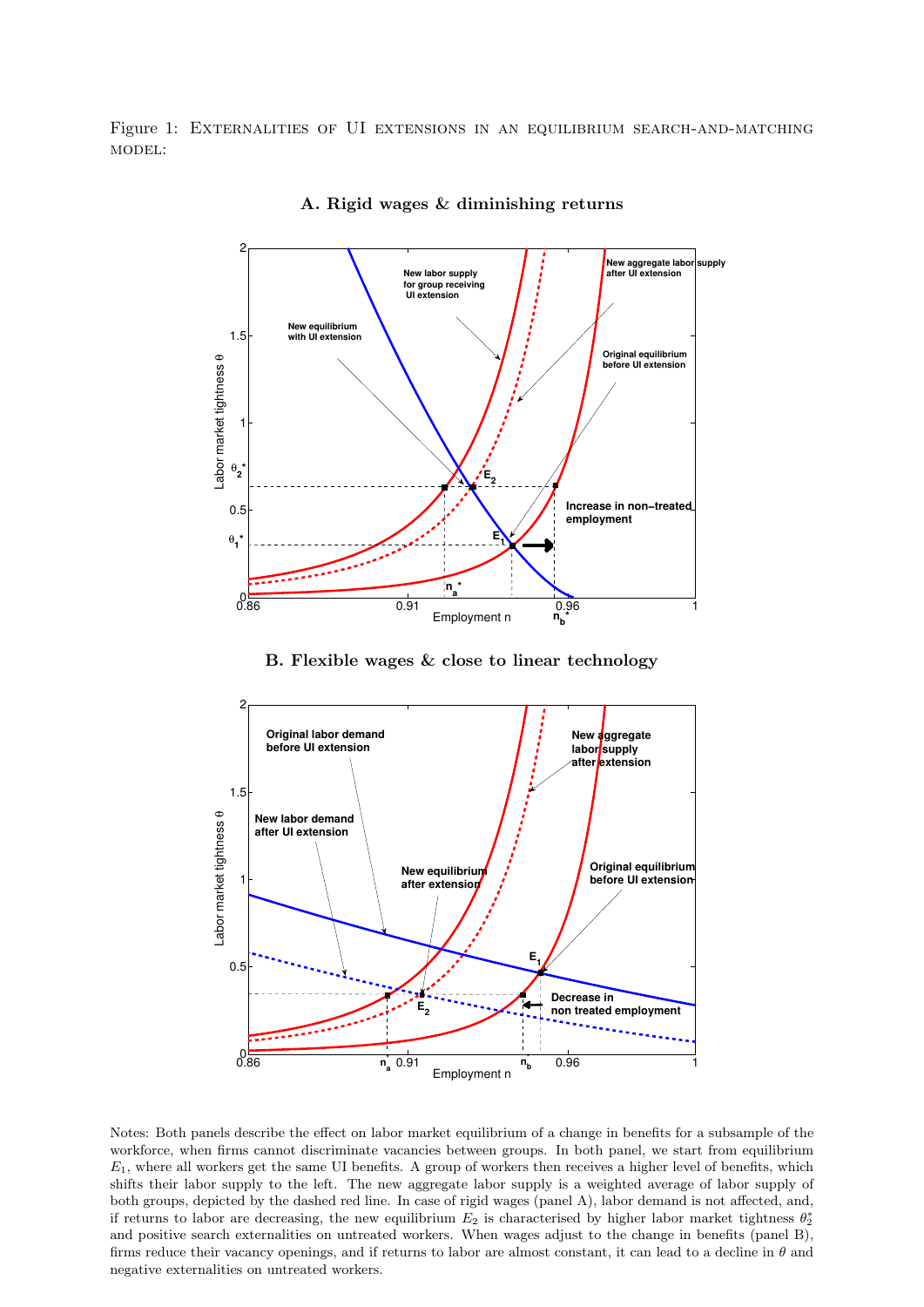

Figure 3: Local labor markets integration: fraction of new hires from REBP regions in total number of new hires by county



Notes: The figure maps the average quarterly fraction of men aged 50 to 54 coming from treated counties in the total number of new hires of men aged 50 to 54 in non-treated regions for all years when the REBP was not in place. This measures the degree of labor market integration between counties on both sides of the REBP treatment border. The map shows that this degree of integration is small, except for a few counties close to the border. To make sure our control and treatment regions are isolated labor markets we remove from our estimation sample the few counties with more than 4% of new hires coming from REBP regions.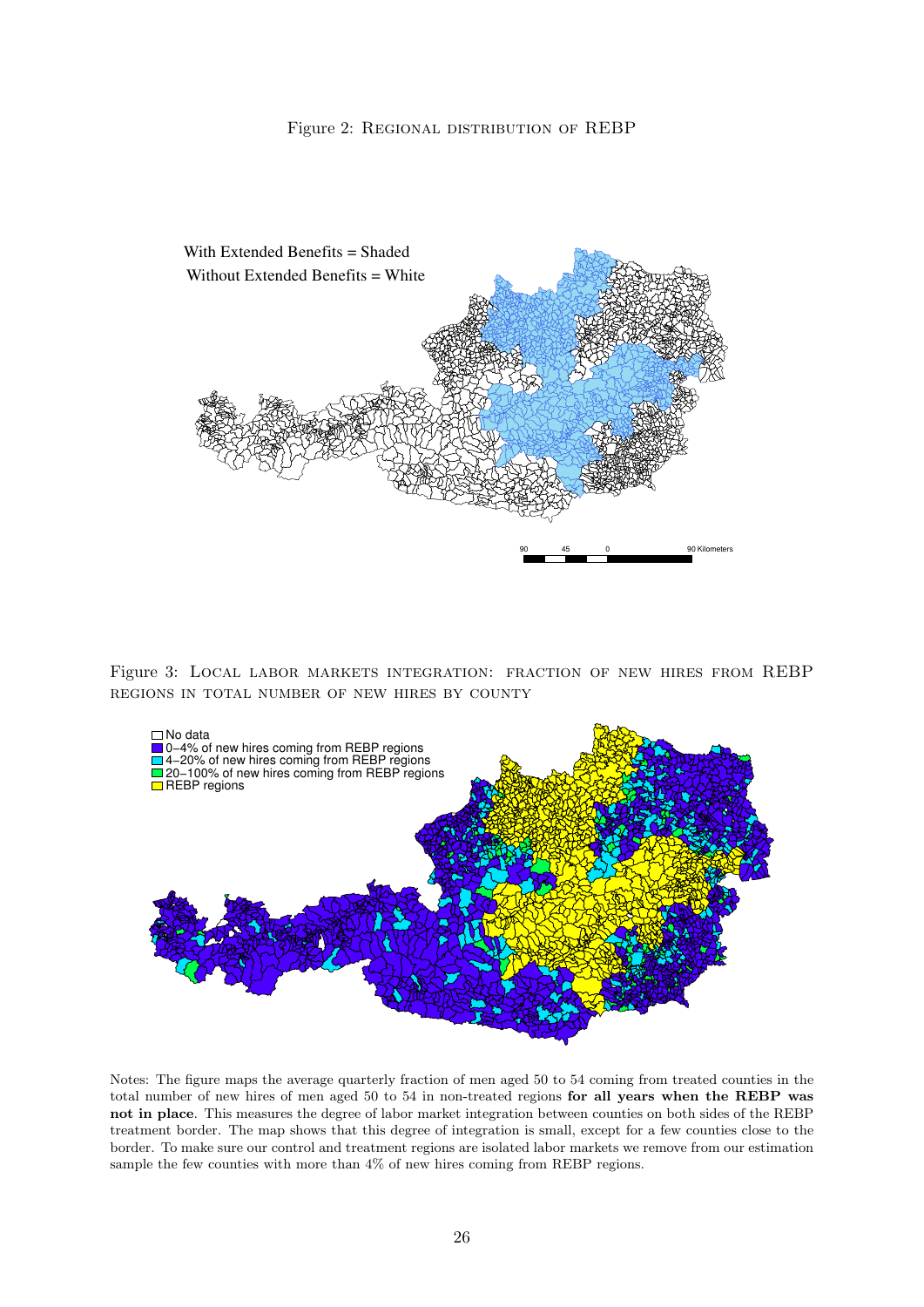Figure 4: Difference in unemployment durations between REBP and non-REBP regions by year of entry into unemployment, for eligible and ineligible unemployed:



Notes: The figure plots  $d_t$ , the yearly difference in unemployment duration between REBP and non-REBP regions, obtained from regression specification 5, where controls include education, 15 industry codes, family status, citizenship and tenure in previous job. Panel A plots the difference for workers with more than 15 years of work experience in the past 25 years prior to becoming unemployed, who are therefore eligible for REBP. Panel B plots the difference for ineligible workers (less than 15 years of experience). Non-REBP counties with high labor market integration to REBP regions are excluded from the sample. See text for details.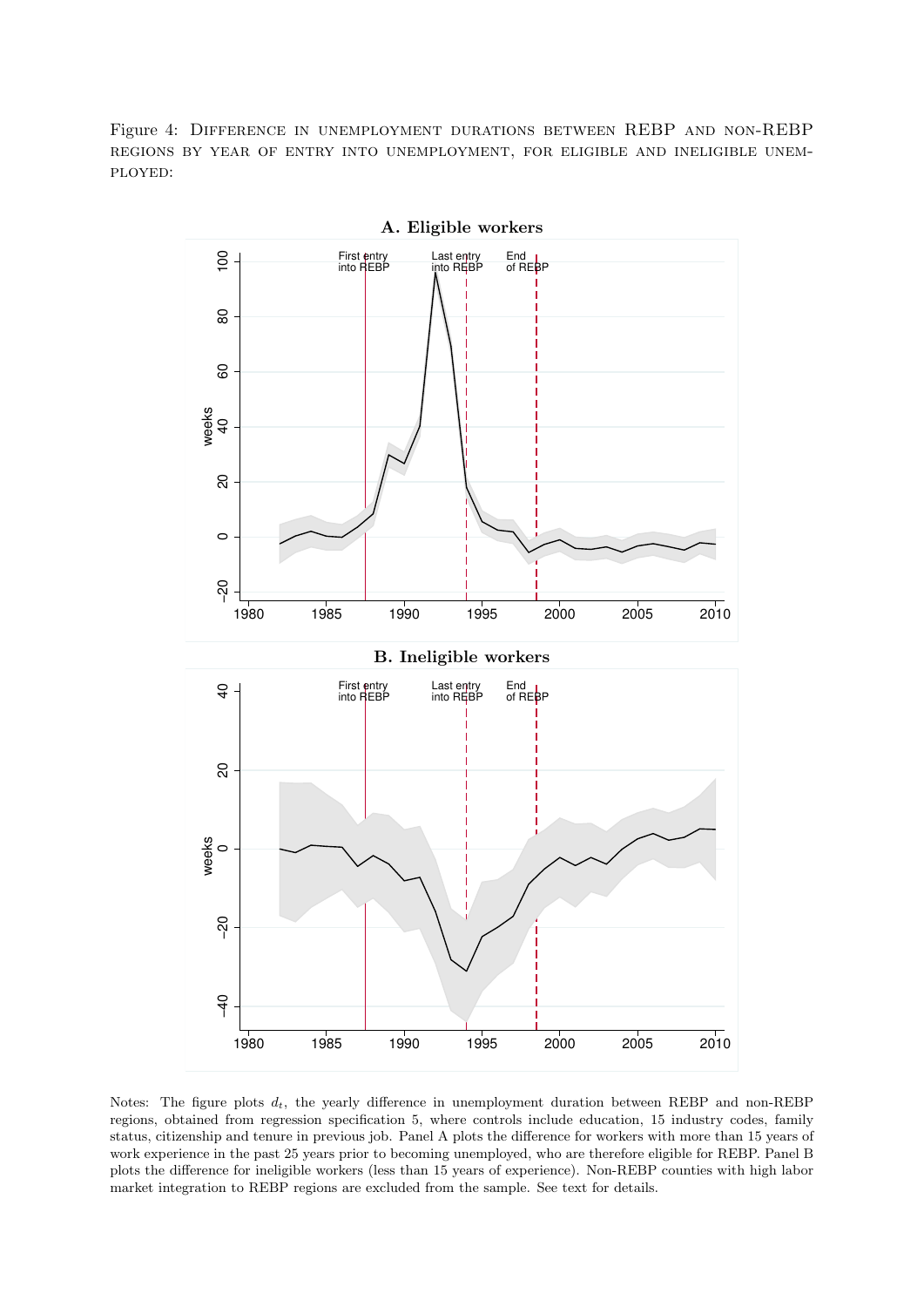Figure 5: Relationship between previous work experience and unemployment duration in REBP and non-REBP regions:



A. Before and after REBP

Notes: the figure plots the relationship between experience in the 25 years prior to becoming unemployed and unemployment duration in REBP and non-REBP regions, when the extensions were not in action (panel A), and when REBP extensions were in place (panel B). We estimate and plot the predicted values of a simple polynomial model of the form:  $E[Y|W=w] = \sum_{p=0}^{5} \gamma_p (w-k)^p + \nu_p (w-k)^p \cdot D$  where w is experience, the forcing variable, and k is the eligibility threshold for REBP extensions, and  $D = 1|W \ge k|$  is an indicator for being above the threshold. Because of measurement error in previous experience we cannot implement a strict RD design. Instead we exclude workers with experience within a 1 year bandwidth of the discontinuity.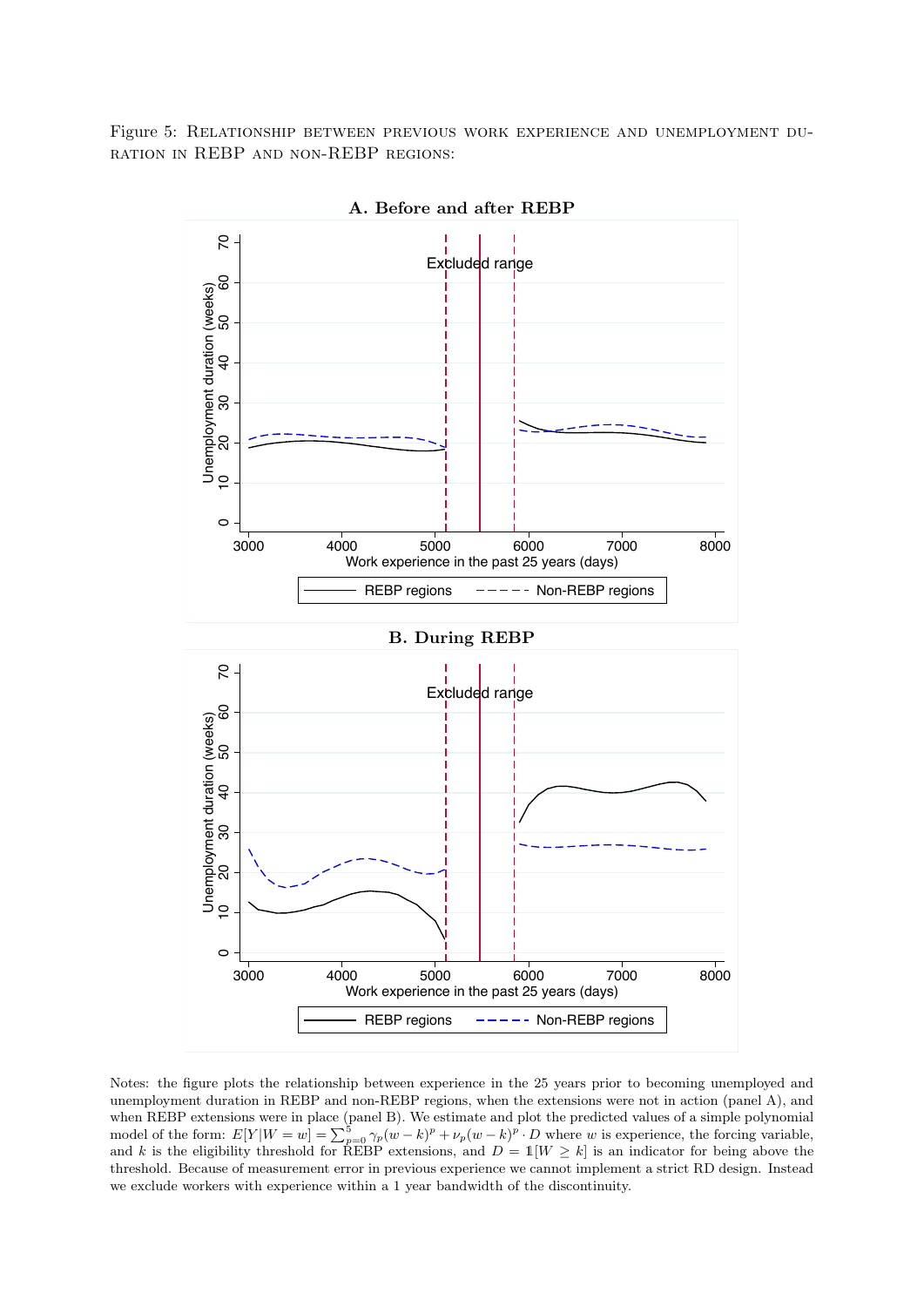Figure 6: RD evidence on wage bargaining over time: relationship between age and reemployment wages in REBP regions



Notes: the figure displays for REBP regions the relationship between age at the beginning of unemployment spell and reemployment wages for workers with more than 15 years of experience in the past 25 years prior to becoming unemployed. Workers aged 50 or more are eligible for REBP extensions while workers aged less than 50 are not eligible. We follow the methodology of Schmieder et al. [2012] and estimate RD effects of the extensions controlling for duration by adding a rich set of dummies for the duration of the spell prior to finding the job.  $E[Y|A=a] = \sum_{p=0}^{\bar{p}} \gamma_p(a-k)^p + \nu_p(a-k)^p \cdot \mathbb{1}[A \ge k] + \sum_{t=0}^T \mathbb{1}[U=t]$ , where Y is real reemployment wage, A is age at the beginning of the unemployment spell,  $k = 50$  is the age eligibility threshold, and U is the duration of the unemployment spell prior to finding the new job. The graph plots the predicted values of this regression for 3 periods: before REBP 1985-1987, at the beginning of REBP (1988-1990), at the peak of REBP (1991-1993).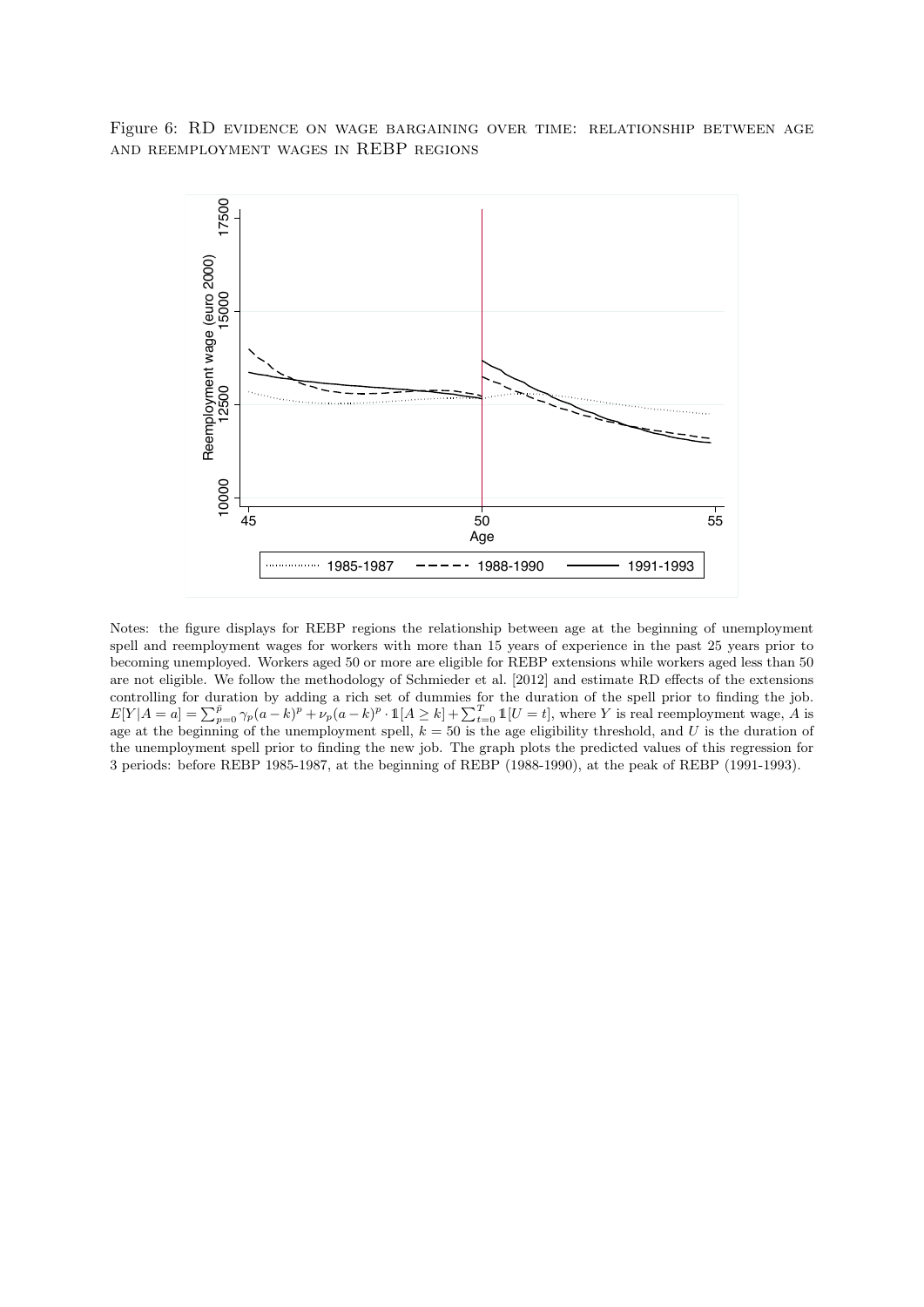#### A. All unemployed treated vs untreated counties before 1988

|                              | $M=0$ | $M=1$ | Difference | p-value  |
|------------------------------|-------|-------|------------|----------|
| Age                          | 51.9  | 51.9  | $\theta$   | .366     |
| U duration                   | 18.7  | 19.4  | $-.7$      | .12      |
| Non employment duration      | 31.7  | 29.9  | 1.8        | .018     |
| Fraction spells $> 100$ wks  | .033  | .039  | $-.006$    | .023     |
| Fraction spells $>26$ wks    | .135  | .122  | .013       | .016     |
| Real wage before spell       | 52.1  | 50.5  | 1.6        | $\theta$ |
| Real wage after spell        | 51.8  | 50.8  | 1.1        | $\theta$ |
| White Collar                 | .063  | .035  | .028       | $\theta$ |
| Fraction not in construction | .38   | .369  | .011       | .148     |

#### B. Treated vs untreated unemployed in treated counties before 1988

|                              | $T=0$    | Difference<br>$T=1$ |             | p-value  |  |  |
|------------------------------|----------|---------------------|-------------|----------|--|--|
| Age                          | 51.8     | 51.9                | $-.1$       | .181     |  |  |
| Experience                   | 4089.365 | 8292.634            | $-4203.269$ | $\theta$ |  |  |
| U duration                   | 16.3     | 19.6                | $-3.3$      | .025     |  |  |
| Non employment duration      | 52.5     | 28                  | 24.5        | $\Omega$ |  |  |
| Fraction spells $> 100$ wks  | .018     | .041                | $-.023$     | .022     |  |  |
| Fraction spells $> 26$ wks   | .091     | .124                | $-.033$     | .056     |  |  |
| Real wage before spell       | 47.3     | 50.8                | $-3.6$      | 0        |  |  |
| Real wag after spell         | 47.4     | 51                  | $-3.6$      | $\theta$ |  |  |
| White Collar                 | .01      | .037                | $-.027$     | .006     |  |  |
| Fraction not in construction | .345     | .371                | $-.026$     | .307     |  |  |
|                              |          |                     |             |          |  |  |

Notes: The table displays summary statistics from the Austrian social security and unemployment insurance files for male unemployed aged 50 to 54 before the introduction of the REBP program in 1988. Panel A compares all unemployed in treated and untreated regions. P-value is for a test of equality of means for treated and untreated counties. Panel B compares in treated counties before 1988 unemployed workers with more than 15 years of continuous work history in the past 25 years to unemployed workers with less than 15 years of continuous work history in the past 25 years. P-value is for a test of equality of means for these two groups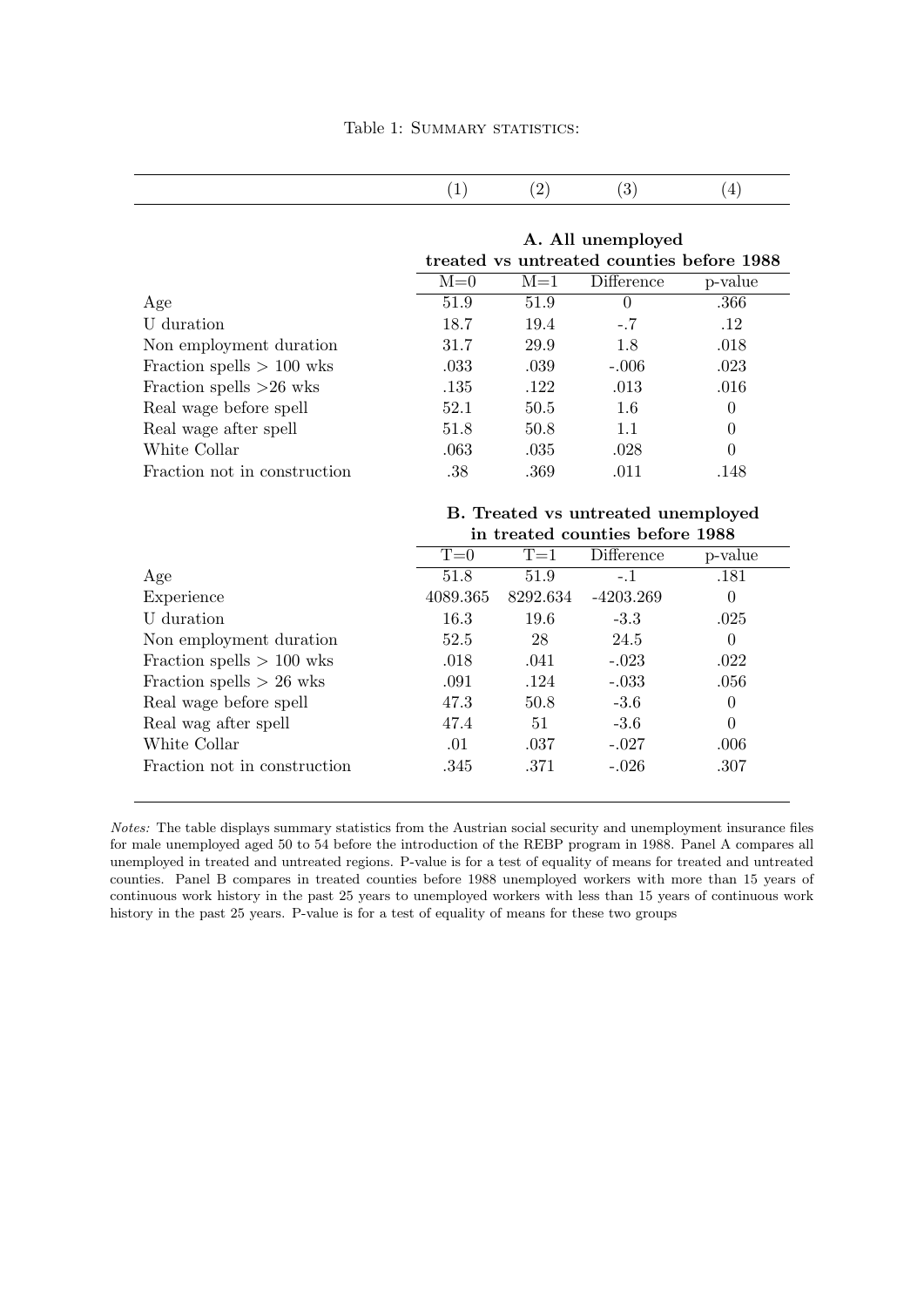|                                                           | (1)                    | (2)                    | (3)                    | (4)                    | (5)                    | (6)                       | (7)                     |
|-----------------------------------------------------------|------------------------|------------------------|------------------------|------------------------|------------------------|---------------------------|-------------------------|
|                                                           | Unemployment duration  |                        |                        |                        | Non-empl.<br>duration  | Spell<br>$>100$ wks       | Spell<br>$>26$ wks      |
| $\beta_0$ (treatment effect on treated)                   | $62.41***$<br>(9.565)  | $54.57***$<br>(8.345)  | $55.48***$<br>(9.051)  | $58.14***$<br>(9.159)  | $26.03***$<br>(5.797)  | $0.233***$<br>(0.0312)    | $0.236***$<br>(0.0290)  |
| $\gamma_0$ (externality on non-treated)                   | $-6.941***$<br>(1.690) | $-7.165***$<br>(2.017) | $-11.86***$<br>(1.640) | $-8.979***$<br>(1.433) | $-9.725***$<br>(1.487) | $-0.0186***$<br>(0.00509) | $-0.0297**$<br>(0.0116) |
| Educ., marital status,<br>industry, citizenship           |                        | $\times$               | $\times$               | $\times$               | $\times$               | $\times$                  | $\times$                |
| Preexisting trends<br>by region<br>by $region \times exp$ |                        |                        | $\times$               | $\times$               | $\times$               | $\times$                  | $\times$                |
| $\overline{N}$                                            | 127802                 | 126091                 | 126091                 | 126091                 | 106164                 | 126091                    | 126091                  |

Table 2: Baseline estimates of the treatment effect of REBP on treated unemployed and non-treated unemployed

*Notes:* S.e. clustered at the year  $\times$  region level in parentheses. \* p $< 0.10$ , \*\* p $< 0.05$ , \*\*\* p $< 0.010$ .

The table presents estimates of models of  $Y_{irt} = \alpha + \beta_0 \cdot Z_{irt} \cdot R_r \cdot \tilde{T}_t + \gamma_0 \cdot (1 - Z_{irt}) \cdot R_r \cdot T_t + \eta_0 R_r + \eta_1 B_{irt} + \eta_2 B_{irt} \cdot R_r + \sum_i \nu_t + \sum_i \eta_3 B_{irt} \cdot \nu_t + X'_{it} \rho + \varepsilon_{irt}$  $\beta_0$  identifies the effect of REBP on treated workers, while  $\gamma_0$  identifies spillovers of REBP on non-treated workers in REBP regions. In column (1), we estimate this model without any other controls. In column  $(2)$  we add a vector of controls X which includes education, 15 industry codes, family status, citizenship and tenure in previous job. In column (3) and (4) we add controls for preexisting trends by region, and by region×experience. Results are very stable across all specifications. Column (5) confirms that these externalities are of similar magnitude on the duration of total non-employment. Columns (6) and (7) investigate spillover effects on the probability of experiencing unemployment spells longer than <sup>26</sup> weeksand 100 weeks respectively.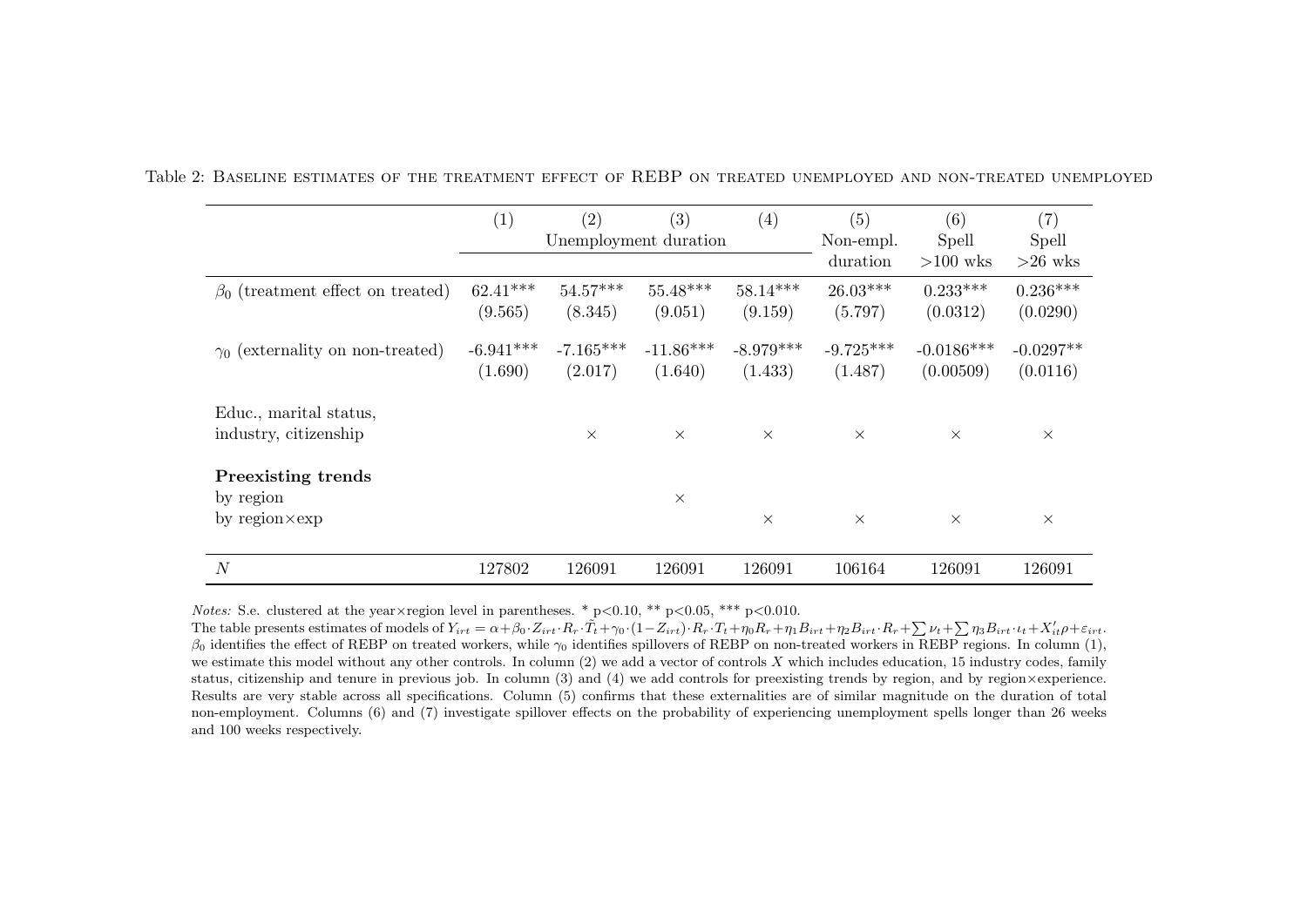|                                         | $\left( 1\right)$     | $\left( 2\right)$ | $\left( 3\right)$ | (4)      | (5)        | (6)         |
|-----------------------------------------|-----------------------|-------------------|-------------------|----------|------------|-------------|
|                                         | Unemployment duration |                   | Non-empl.         | Spell    | Spell      |             |
|                                         |                       |                   |                   | duration | $>100$ wks | $>26$ wks   |
| $\beta_0$ (treatment effect on treated) | $66.20***$            | $58.24***$        | $65.09***$        | 27.68*** | $0.254***$ | $0.251***$  |
|                                         | (10.13)               | (8.865)           | (9.869)           | (6.298)  | (0.0339)   | (0.0316)    |
| $\gamma_0$ (externality on non-treated) | $-1.813$              | $-1.588$          | $-3.110$          | $-3.446$ | $-0.0117$  | $-0.0602**$ |
|                                         | (3.323)               | (2.954)           | (3.261)           | (2.563)  | (0.0118)   | (0.0257)    |
| Educ., marital status,                  |                       |                   |                   |          |            |             |
| industry, citizenship                   |                       | $\times$          | $\times$          | $\times$ | $\times$   | $\times$    |
| <b>Preexisting trends</b>               |                       |                   |                   |          |            |             |
| by region                               |                       |                   | $\times$          | $\times$ | $\times$   | $\times$    |
| $\cal N$                                | 160714                | 157578            | 159104            | 135702   | 159104     | 159104      |

Table 3: Using regions close to REBP border with high labor market integration as spillover group

*Notes:* S.e. clustered at the year  $\times$  region level in parentheses. \* p $< 0.10$ , \*\* p $< 0.05$ , \*\*\* p $< 0.010$ .

The table presents estimates of <sup>a</sup> model similar to that of table 2 but where the spillover group is now composed only of workers with more than 15 years of experience in non-REBP counties that are highly integrated to REBP regions. Counties with high level of labor market integration are defined as counties with an average quarterly fraction of new hires coming from REBP regions in total number of new hires above 10% for all yearsbefore 1988.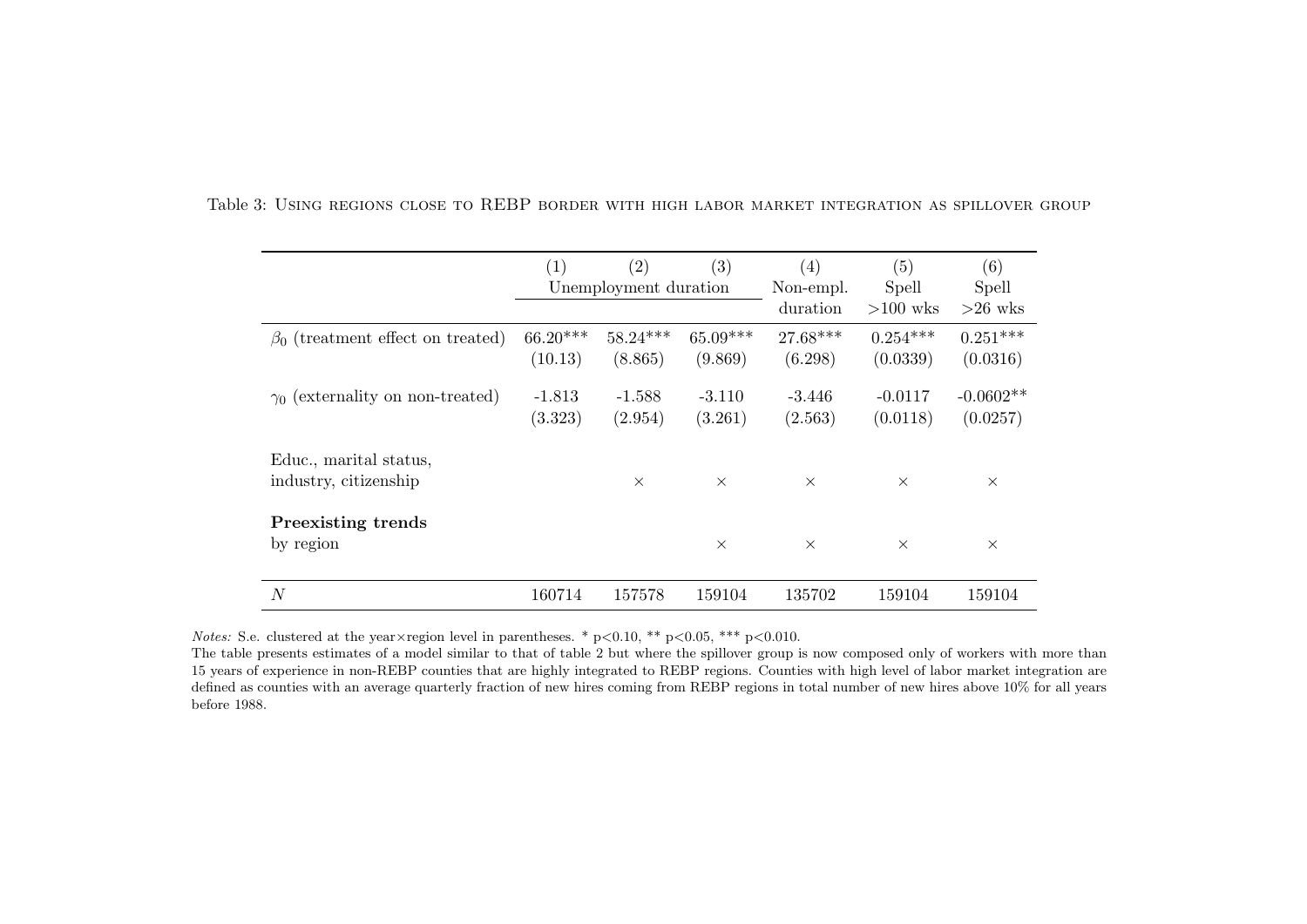|                                                 | (1)<br>log separation<br>rate | (2)<br>(3)<br>log real wage<br>in previous job |                       |  |
|-------------------------------------------------|-------------------------------|------------------------------------------------|-----------------------|--|
| eligible workers                                | $0.287***$<br>(0.0355)        |                                                |                       |  |
| non-eligible workers                            | $-0.0346$<br>(0.0306)         |                                                |                       |  |
| $\beta_0$ (REBP effect on eligible)             |                               | $0.144**$<br>(0.0691)                          | $0.132**$<br>(0.0614) |  |
| $\gamma_0$ (REBP effect on non-eligible)        |                               | $-0.0638$<br>(0.0629)                          | $-0.0479$<br>(0.0608) |  |
| Educ., marital status,<br>industry, citizenship |                               |                                                | X                     |  |
| Preexisting trends<br>by region                 |                               |                                                | $\times$              |  |
| N                                               | 1733                          | 114770                                         | 112242                |  |

Table 4: Testing for selection: inflow rate into unemployment and log real wage in previous job

Notes: For columns (2) and (3), standard errors are clustered at the year  $\times$  region level. \* p<0.10, \*\* p<0.05, \*\*\* p<0.010. The table investigates the presence of selection effects of the REBP program affecting the distribution of unobserved characteristics of non-eligible workers in REBP regions. Column (1) presents the diff-in-diff effect of the REBP program on the quarterly log separation rate of eligible and non-eligible workers in REBP counties compared to non-REBP counties. In this column, observations are at the county×quarter level. Column (2) and (3) present specifications similar to that of table 2 but where the outcome variable is the log wage in the previous job prior to becoming unemployed.